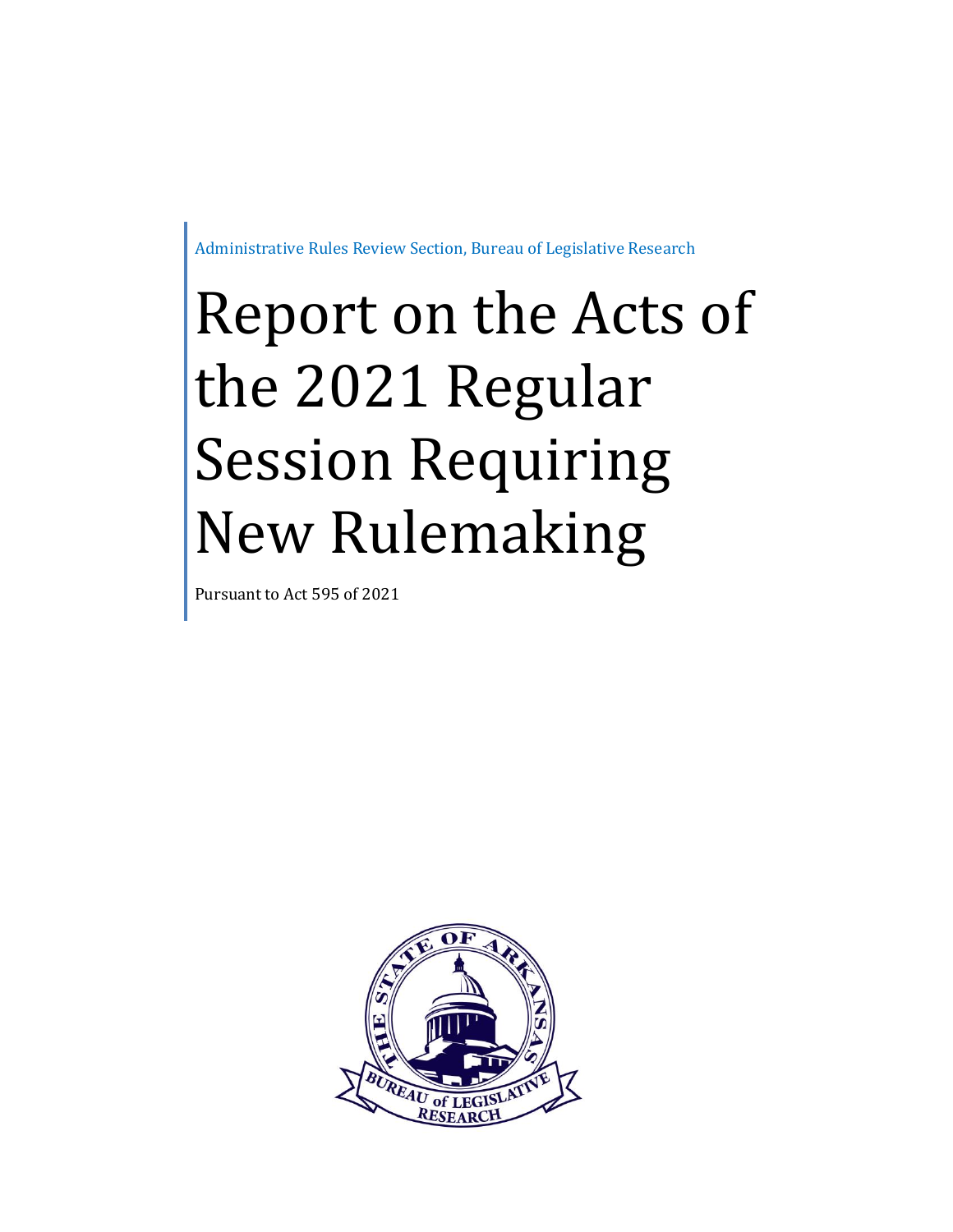# **Contents**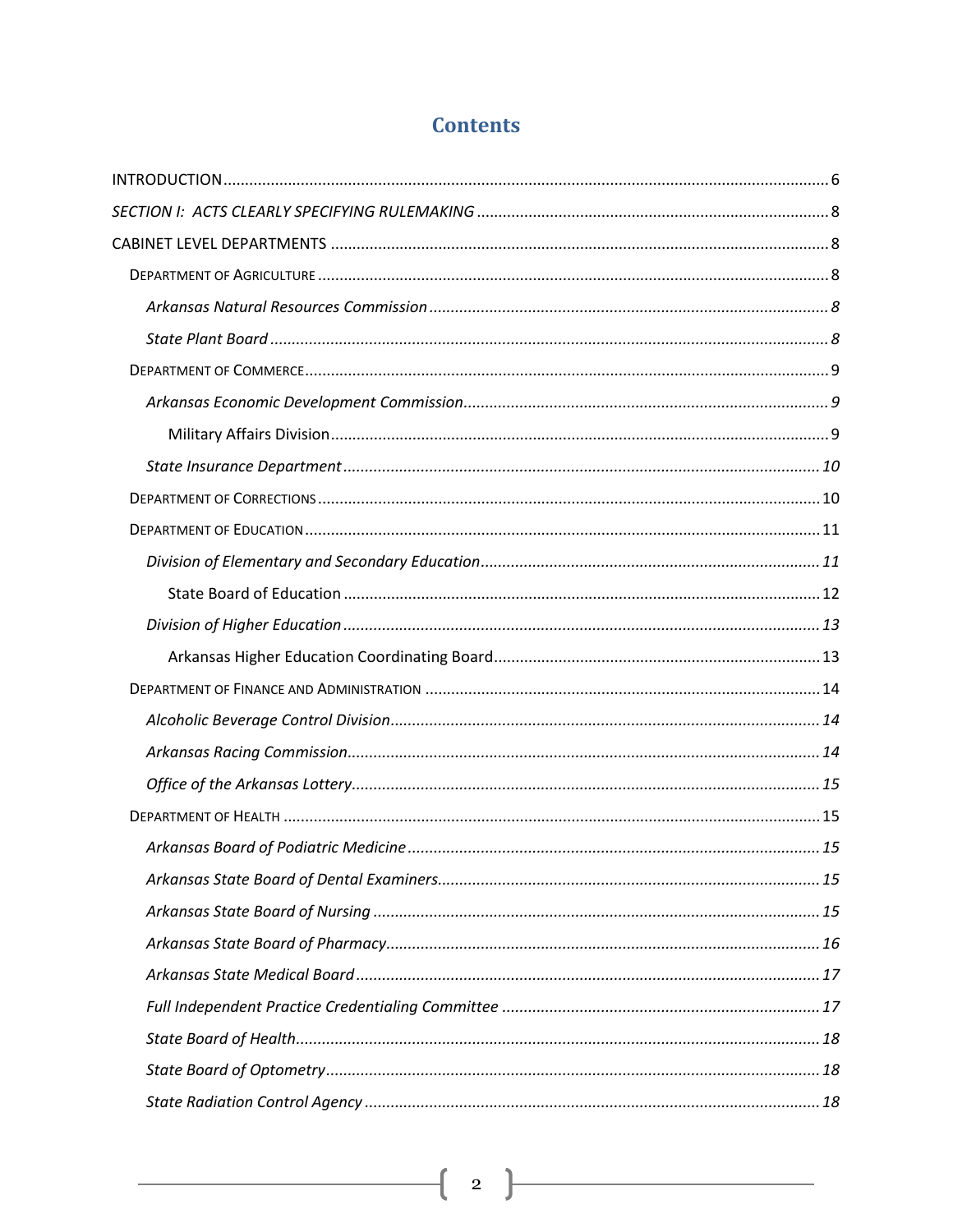| Division of Occupational and Professional Licensing Boards and Commissions 20   |  |
|---------------------------------------------------------------------------------|--|
|                                                                                 |  |
|                                                                                 |  |
|                                                                                 |  |
|                                                                                 |  |
|                                                                                 |  |
|                                                                                 |  |
|                                                                                 |  |
|                                                                                 |  |
|                                                                                 |  |
|                                                                                 |  |
|                                                                                 |  |
|                                                                                 |  |
|                                                                                 |  |
|                                                                                 |  |
|                                                                                 |  |
|                                                                                 |  |
|                                                                                 |  |
|                                                                                 |  |
| SECTION II: ACTS REFERENCING RULEMAKING AND INCLUDING THE TERM "NECESSARY" 23   |  |
|                                                                                 |  |
|                                                                                 |  |
|                                                                                 |  |
|                                                                                 |  |
|                                                                                 |  |
| State Board of Embalmers, Funeral Directors, Cemeteries, and Burial Services 25 |  |
|                                                                                 |  |
|                                                                                 |  |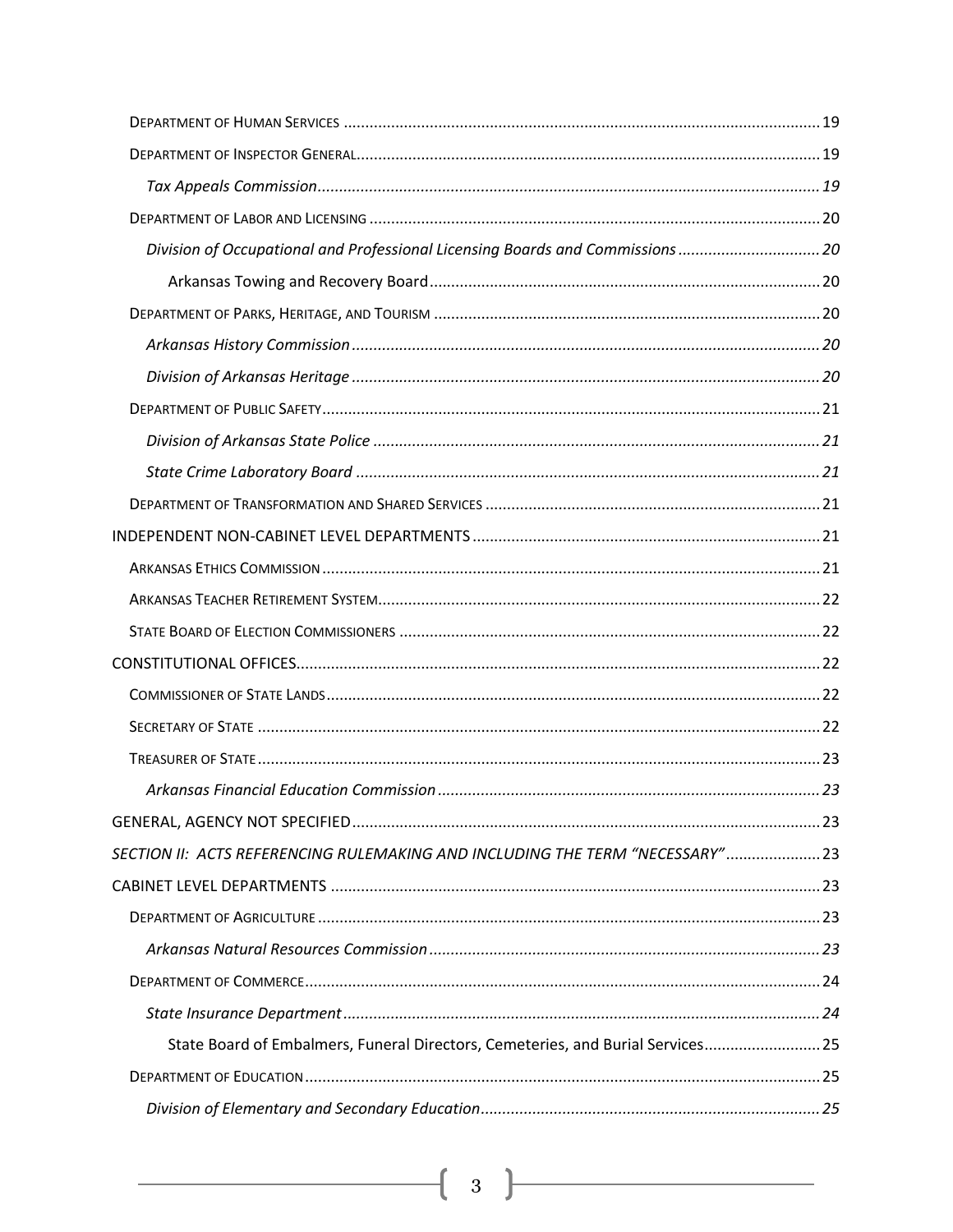| SECTION III: ACTS REASSINGING RULEMAKING TO A DIFFERENT AGENCY OR ENTITY 29         |  |
|-------------------------------------------------------------------------------------|--|
|                                                                                     |  |
|                                                                                     |  |
|                                                                                     |  |
|                                                                                     |  |
|                                                                                     |  |
| SECTION IV: ACTS REQUIRING ACTION THAT COULD FALL WITHIN THE SCOPE OF RULEMAKING 30 |  |
|                                                                                     |  |
|                                                                                     |  |
|                                                                                     |  |
|                                                                                     |  |
|                                                                                     |  |
|                                                                                     |  |
|                                                                                     |  |
|                                                                                     |  |
|                                                                                     |  |
|                                                                                     |  |
|                                                                                     |  |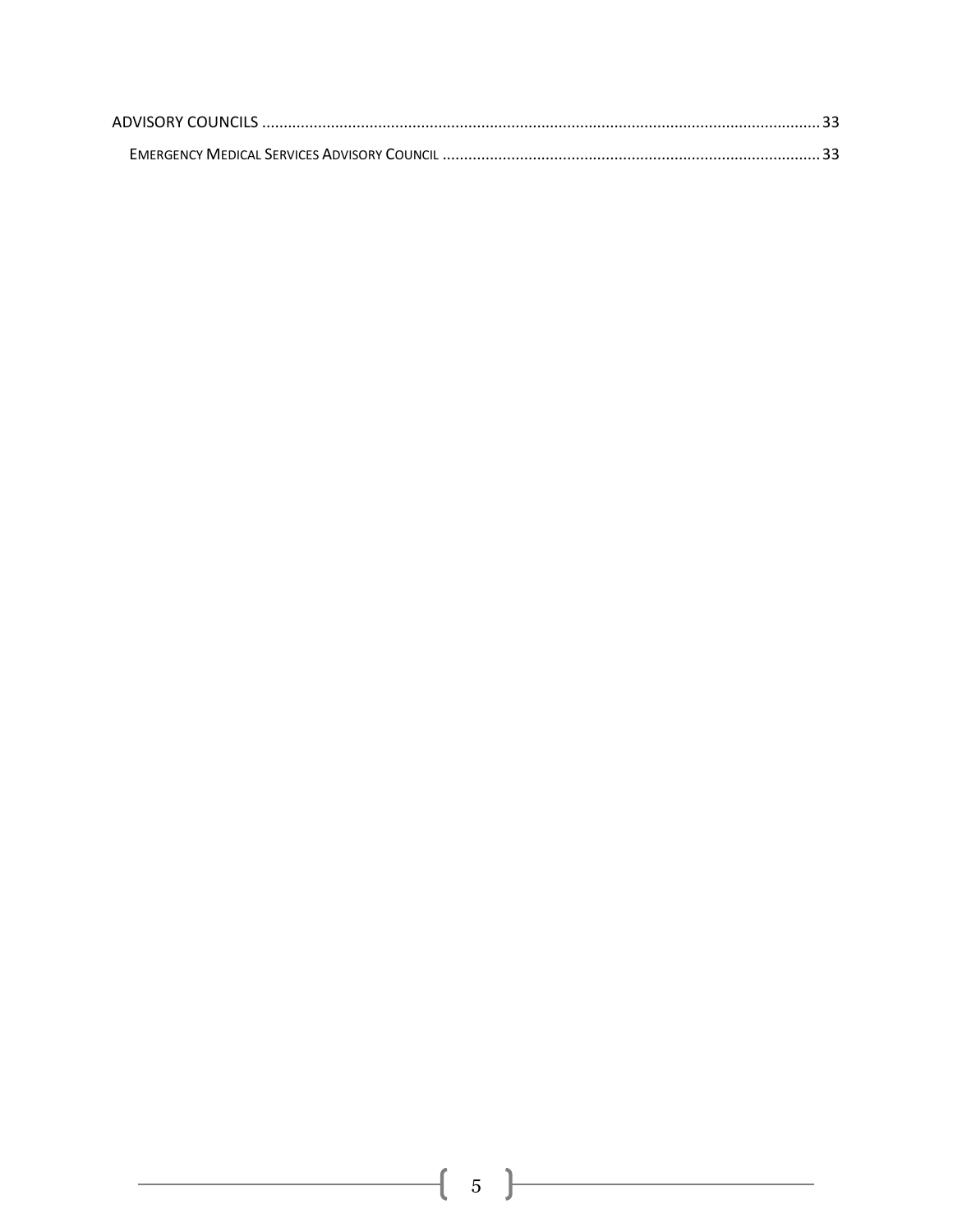# **INTRODUCTION**

<span id="page-5-0"></span>*In accordance with Act 595 of 2021, § 1, to be codified at Ark. Code Ann. § 25-15- 216(b)(3)(A), this Report on the Acts of the 2021 Regular Session Requiring New Rulemaking ("Report") has been prepared, identifying the rules specifically required by newly enacted laws emanating from the Regular Session of 2021. Acts have been categorized as follows:*

*1. Those clearly specifying rulemaking;*

*2. Those referencing rulemaking and including the term "necessary." As such, the agency may have discretion as to whether a rule is necessary, although the context sometimes makes this unclear;*

*3. Those reassigning rulemaking to a different agency or entity. It is unclear whether additional rules are necessary or the only change is the newly assigned agency; and*

*4. Those requiring action that could fall within the scope of rulemaking. While the act does not clearly state that rules must be promulgated, the effect of the act could be interpreted to require rulemaking.*

*The acts have been further categorized by the agency or entity responsible for the rulemaking. Because an act may contain multiple provisions related to rulemaking, acts may appear in more than one category, and the duplicate acts are denoted by an asterisk "\*" mark.*

*For each act, the lead sponsor of the legislation has been indicated, and any relevant notes specific to the act have been included. Where a newly enacted law results from a regular or fiscal session of the General Assembly and does not provide a specific date for the repeal, amendment, or adoption of the rule, the final version of the new, amended, or repealed rule shall be filed for adoption with the Secretary of State on or before June 1 of the following year. See* Ark. Code Ann. § 25-15-216(b)(1), as amended by Act 595, § 1. *For any act that provided a specific date for the filing of final rules, that date has been noted in the Report.*

*Arkansas Code Annotated § 25-15-216(a) provides that, as soon as practicable after each regular session and fiscal session of the General Assembly, each agency shall review any newly enacted laws to determine whether any existing rule should be repealed or amended or any new rule should be adopted; at the conclusion of the review, the agency shall adopt a written report of the result of the review, which shall be maintained as a public record by the agency. An agency shall promulgate a rule it determines is required pursuant to its review regardless of whether the rule is contained in this Report. See* Ark. Code Ann. § 25-15-216(b)(3)(C), as amended by Act 595, § 1. *Pursuant to Ark. Code Ann. § 25-15-216(b)(4), as amended by Act 595, § 1, the*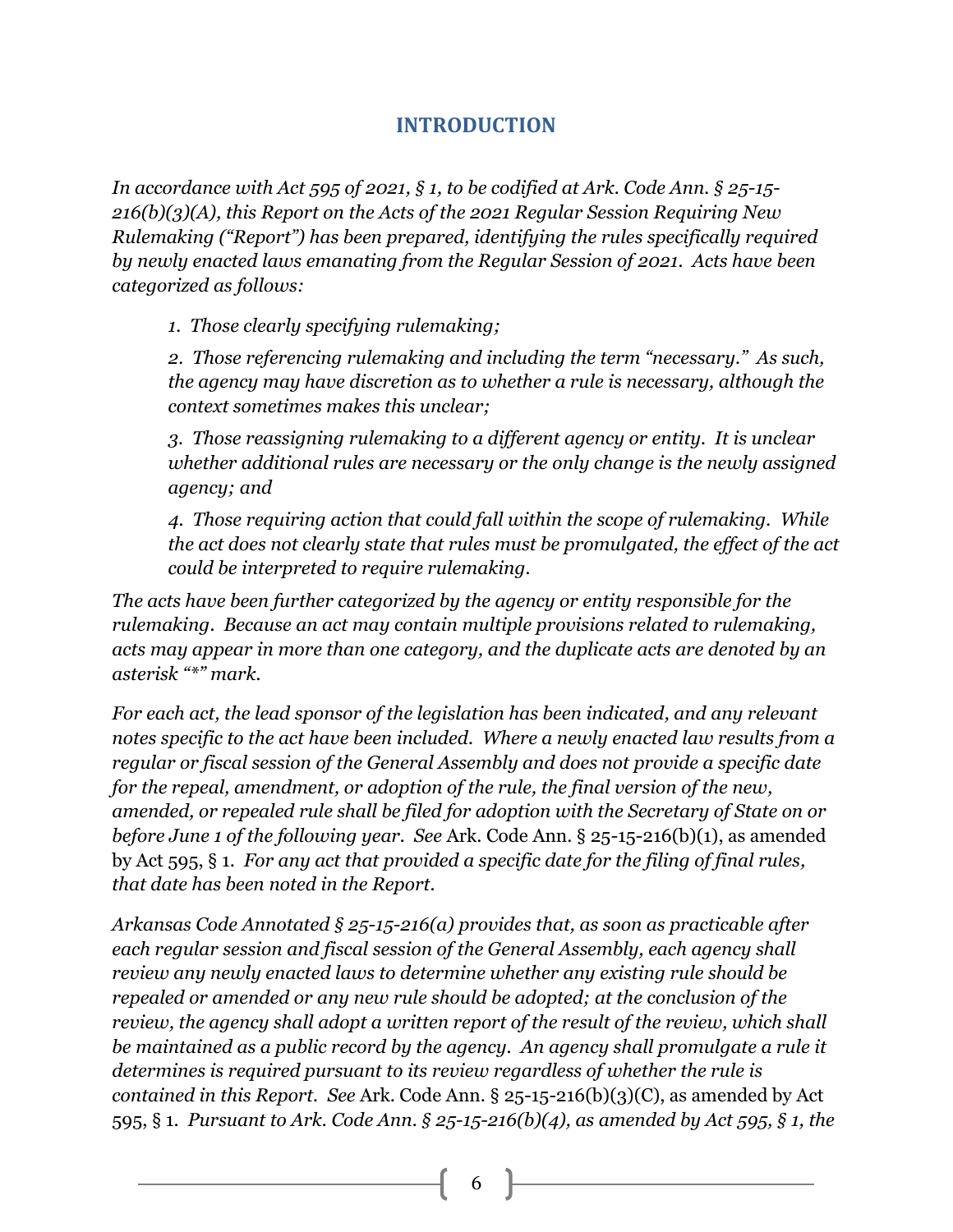*executive head of an agency or his or her designee shall provide monthly written updates on the agency's progress in promulgating a rule it determines is required pursuant to its review, including without limitation a rule identified in this Report, to the Legislative Council or its appropriate subcommittee until the final version of the new, amended, or repealed rule is filed for adoption with the Secretary of State on or before the required date.*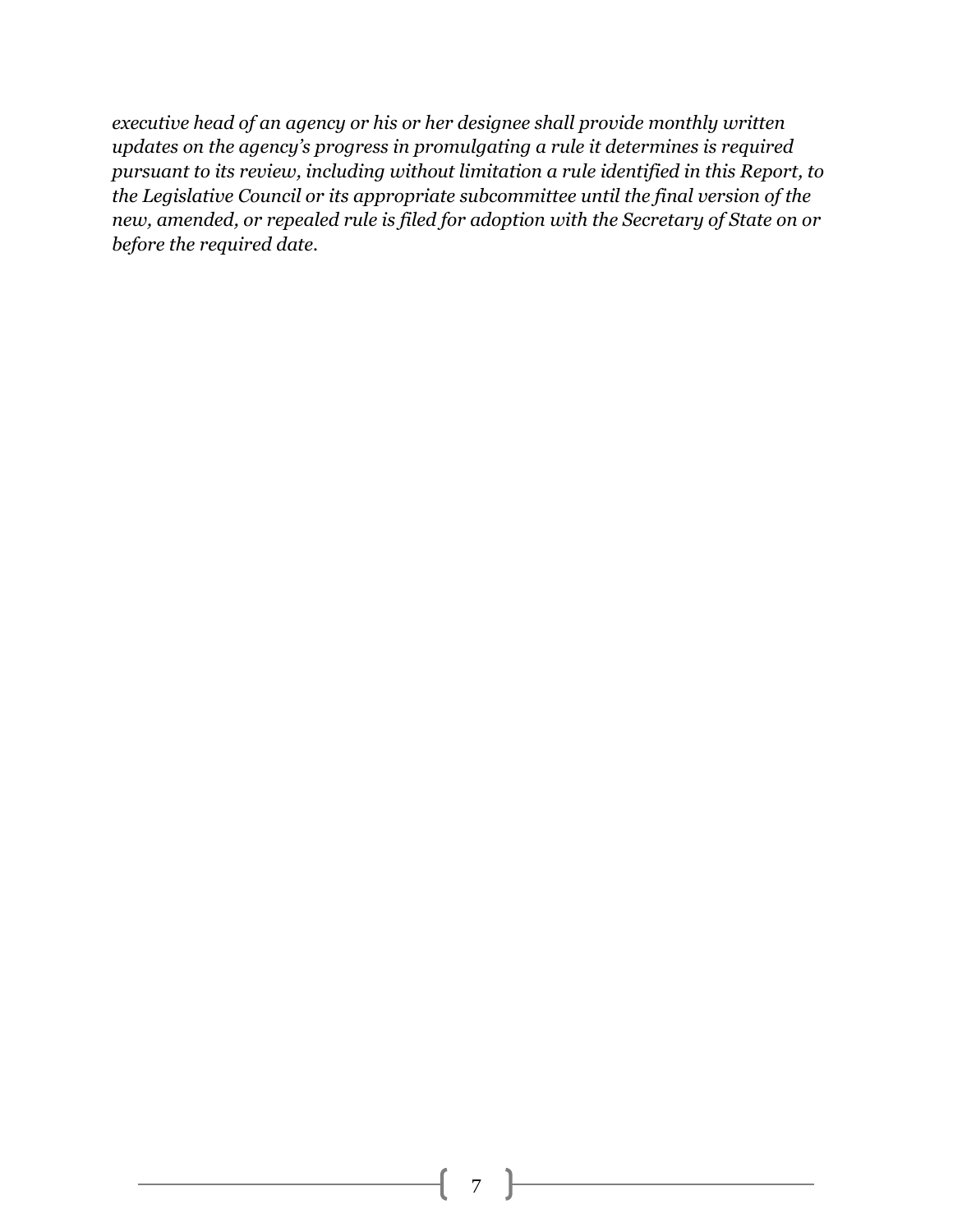## *SECTION I: ACTS CLEARLY SPECIFYING RULEMAKING*

## **CABINET LEVEL DEPARTMENTS**

#### <span id="page-7-2"></span><span id="page-7-1"></span><span id="page-7-0"></span>**DEPARTMENT OF AGRICULTURE**

**\*Act 418:** This Act creates a state meat inspection program, amends the Arkansas Meat and Meat Products Inspection Act, amends the Meat and Meat Products Certification Act, creates the State Meat Inspection Program Fund, and transfers authority over meat inspection to the Department of Agriculture. The Secretary of the Department of Agriculture shall set, by rule, the inspection fee in an amount sufficient to recover the Department of Agriculture's costs of providing services as described in Ark. Code Ann.  $\S 20-60-212(c)(1)$ , concerning the inspection of animals, birds, or products that are not regulated under the Federal Meat Inspection Act, 21 U.S.C. § 601 et seq., as in effect on January 1, 2021. (Vaught, Rep.)

#### <span id="page-7-3"></span>*Arkansas Natural Resources Commission*

**\*Act 605:** This Act amends the law concerning retail water providers and related service. The Arkansas Natural Resources Commission shall determine by rule the requirements of the rate study described in Ark. Code Ann. § 14-234- 802, including without limitation a review of the provider's refurbishment and replacement account and asset management plan. The rate study shall use as its basis the guidelines of the American Water Works Association and the Water Environment Federation. The Commission shall further determine by rule an appropriate entity to provide guidelines for the rate study to use as its basis if guidelines of the American Water Works Association and the Water Environment Federation are unavailable. Within one (1) year of election or appointment, a majority of the members of a provider board shall receive a minimum of eight (8) hours of provider training as promulgated by rule of the Commission. [Final rules to be filed with the Secretary of State on or before January 1, 2022.] (Clark, A., Sen.)

#### <span id="page-7-4"></span>*State Plant Board*

**Act 565:** This Act amends the law regarding industrial hemp production, repeals the Arkansas Industrial Hemp Act, and establishes the Arkansas Industrial Hemp Production Act. The State Plant Board shall adopt rules to implement and administer the Arkansas Industrial Hemp Production Act. Rules adopted by the Board shall prescribe the sampling, inspection, and testing procedures to ensure that the tetrahydrocannabinol concentration of industrial hemp planted, grown, or harvested in this state is not more than the acceptable hemp tetrahydrocannabinol level as defined by federal law and provide due process for growers, including an appeals process.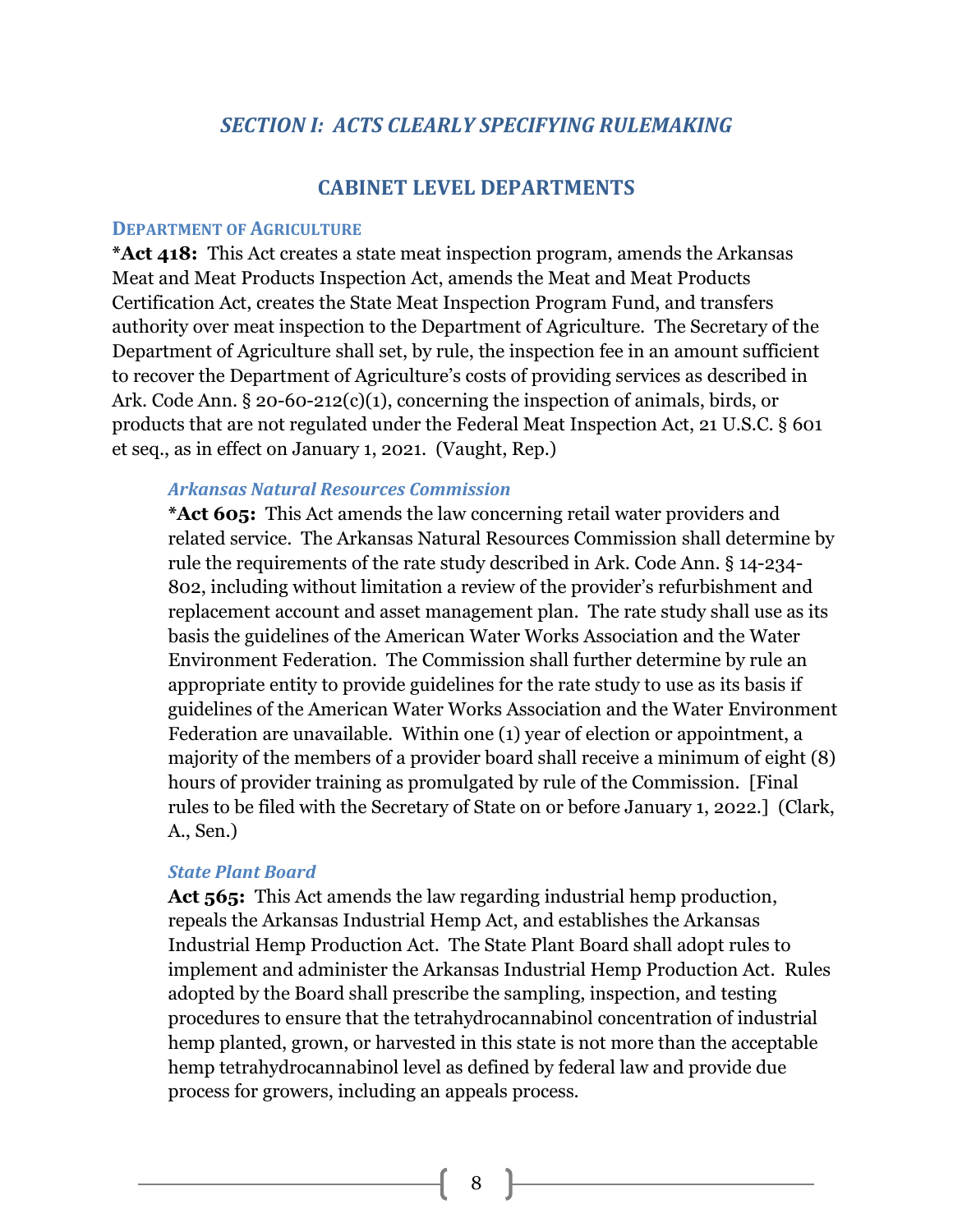The State Plant Board may also establish a procedure for annual licensure to allow persons to grow industrial hemp in the state. The rules adopted by the Board shall require the applicant to include, at a minimum, the following information on the form provided by the Department of Agriculture: the name and mailing address of the applicant; the legal description and global positioning coordinates of the production fields to be used to grow industrial hemp; and written consent allowing the Department, if a license is ultimately issued to the applicant, to enter onto the premises on which the industrial hemp is grown to conduct physical inspections of industrial hemp planted and grown by the applicant to ensure compliance with the Arkansas Industrial Hemp Production Act and rules adopted under the Arkansas Industrial Hemp Production Act. Tetrahydrocannabinol levels shall be tested as provided in the Arkansas Industrial Hemp Production Act. The Board shall establish a fee for an initial license and annual renewal license.<sup>1</sup> (Hillman, Rep.)

#### <span id="page-8-0"></span>**DEPARTMENT OF COMMERCE**

 $\overline{a}$ 

**Act 967:** This Act creates the Railroad Modernization Act of 2021 and allows an income tax credit for certain railroad track maintenance expenditures. The Department of Commerce shall adopt rules to permit verification of an eligible taxpayer's railroad track maintenance expenditures for purposes of claiming the income tax credit allowed under the Railroad Modernization Act of 2021, provide for the approval of railroad track maintenance expenditures before a project commences, and provide for a certificate of verification upon the completion of a project that uses railroad track maintenance expenditures. (Wardlaw, Rep.)

#### <span id="page-8-2"></span><span id="page-8-1"></span>*Arkansas Economic Development Commission*

#### **Military Affairs Division**

**Act 522:** This Act creates the Arkansas Military Affairs Council Act and establishes the Military Affairs Grant Program. The Military Affairs Division shall adopt rules to implement and administer the Arkansas Military Affairs Council Act, including without limitation rules regarding the application process for grants provided under the Military Affairs Grant Program, disbursement of grant funds, and reporting required by an eligible applicant that receives grant funds. (English, J., Sen.)

<sup>1</sup> Pursuant to Act 1101 of 2021, an agency assessing or imposing a fee or penalty shall promulgate the fee or penalty by rule. An agency is not required to promulgate a fee or penalty by rule if the specific amount of the fee or penalty is set by statute. A rule assessing or imposing a fee or penalty shall be submitted to Legislative Council for review and approval before a fee or penalty may be assessed or imposed by the agency.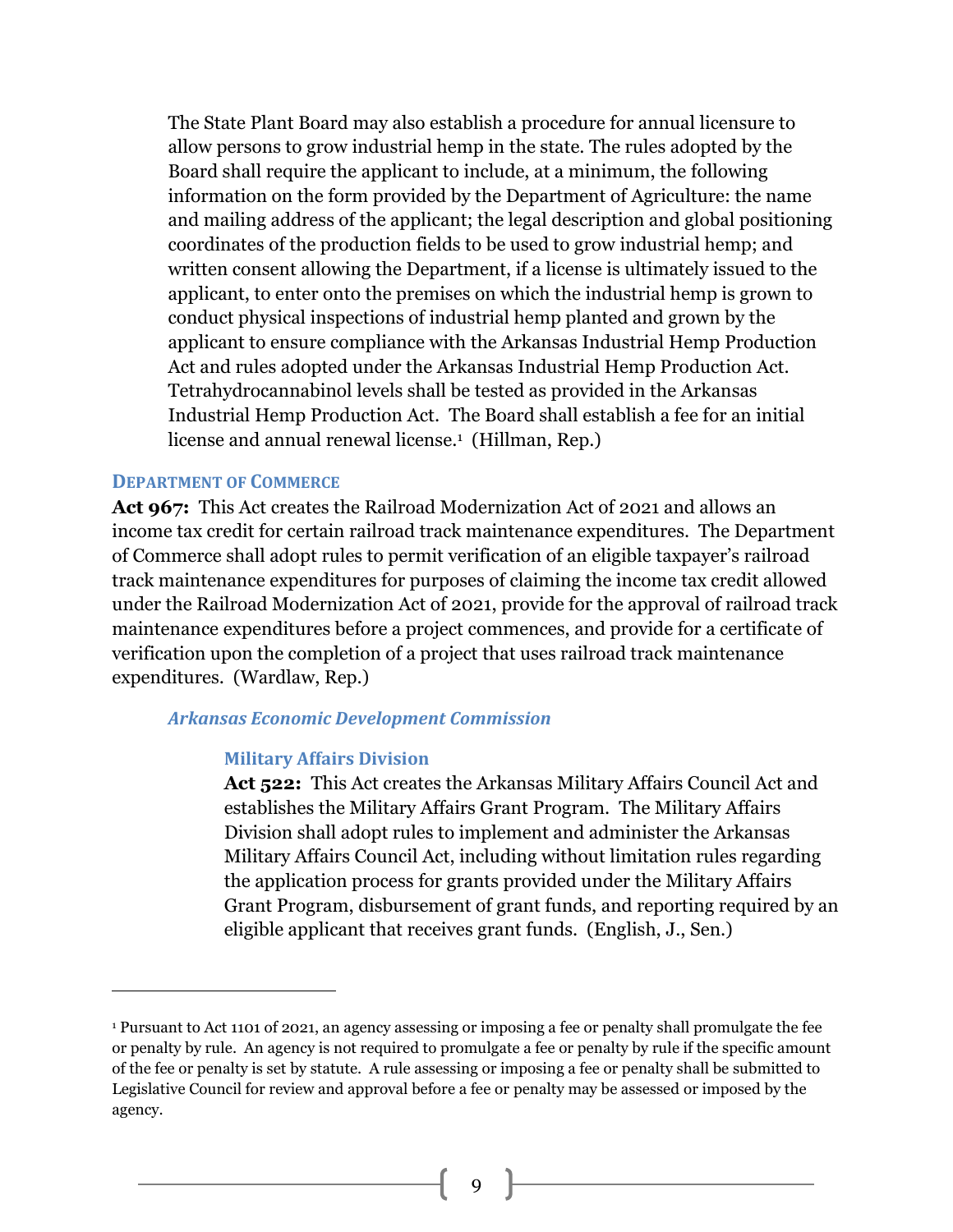#### <span id="page-9-0"></span>*State Insurance Department*

**Act 665:** This Act amends the Arkansas Pharmacy Audit Bill of Rights and amends the Arkansas Pharmacy Benefits Manager Licensure Act. The Insurance Commissioner shall promulgate rules to implement the purposes and requirements of the Arkansas Pharmacy Audit Bill of Rights. [Final rules to be filed with the Secretary of State on or before January 1, 2022.] The Commissioner shall also adopt rules relating to a pharmacy benefit manager's network adequacy, in accord with the requirements set forth in Ark. Code Ann.  $\S 23 - 92 - 509(b)(2)(B)$ , as amended by Act 665. (Evans, Rep.)

**Act 1018:** This Act establishes the Arkansas Insurance Business Transfer Act. The Insurance Commissioner shall promulgate rules to implement the Arkansas Insurance Business Transfer Act. [Final rules to be filed with the Secretary of State on or before January 1, 2021.<sup>[2</sup> (Rapert, Sen.)

**Act 1054:** This Act authorizes off-label use of drug treatments to treat patients diagnosed with pediatric acute-onset neuropsychiatric syndrome and pediatric autoimmune neuropsychiatric disorders associated with streptococcal infection. The Insurance Commissioner shall develop and promulgate rules for the implementation and administration of Ark. Code Ann. § 23-79-1903, concerning off-label use of drug treatment to treat pediatric acute-onset neuropsychiatric syndrome and pediatric autoimmune neuropsychiatric disorders associated with streptococcal infection. (Hammer, K., Sen.)

**Act 1103:** This Act establishes the 340B Drug Pricing Nondiscrimination Act. The Insurance Commissioner shall promulgate rules to implement the 340B Drug Pricing Nondiscrimination Act. (Gray, M., Rep.)

Act 1105: This Act enables healthcare providers to make appropriate billing decisions that are in the best interest of patients and establishes the Billing in the Best Interest of Patients Act. The Insurance Commissioner shall develop and promulgate rules for the implementation and administration of the Billing in the Best Interest of Patients Act. (Lowery, Rep.)

## <span id="page-9-1"></span>**DEPARTMENT OF CORRECTIONS**

 $\overline{a}$ 

**Act 187:** This Act allows confidential juvenile records to be released to the Department of Corrections. The Department of Corrections shall promulgate rules for the implementation of Ark. Code Ann. § 9-28-217(a)(19), concerning the release or availability of juvenile records to the Department for the purpose of creating a risk assessment, classification plan, or supervision plan for each juvenile who has an

<sup>2</sup> While the Act specified a date of January 1, 2021, the probable intended date is January 1, 2022.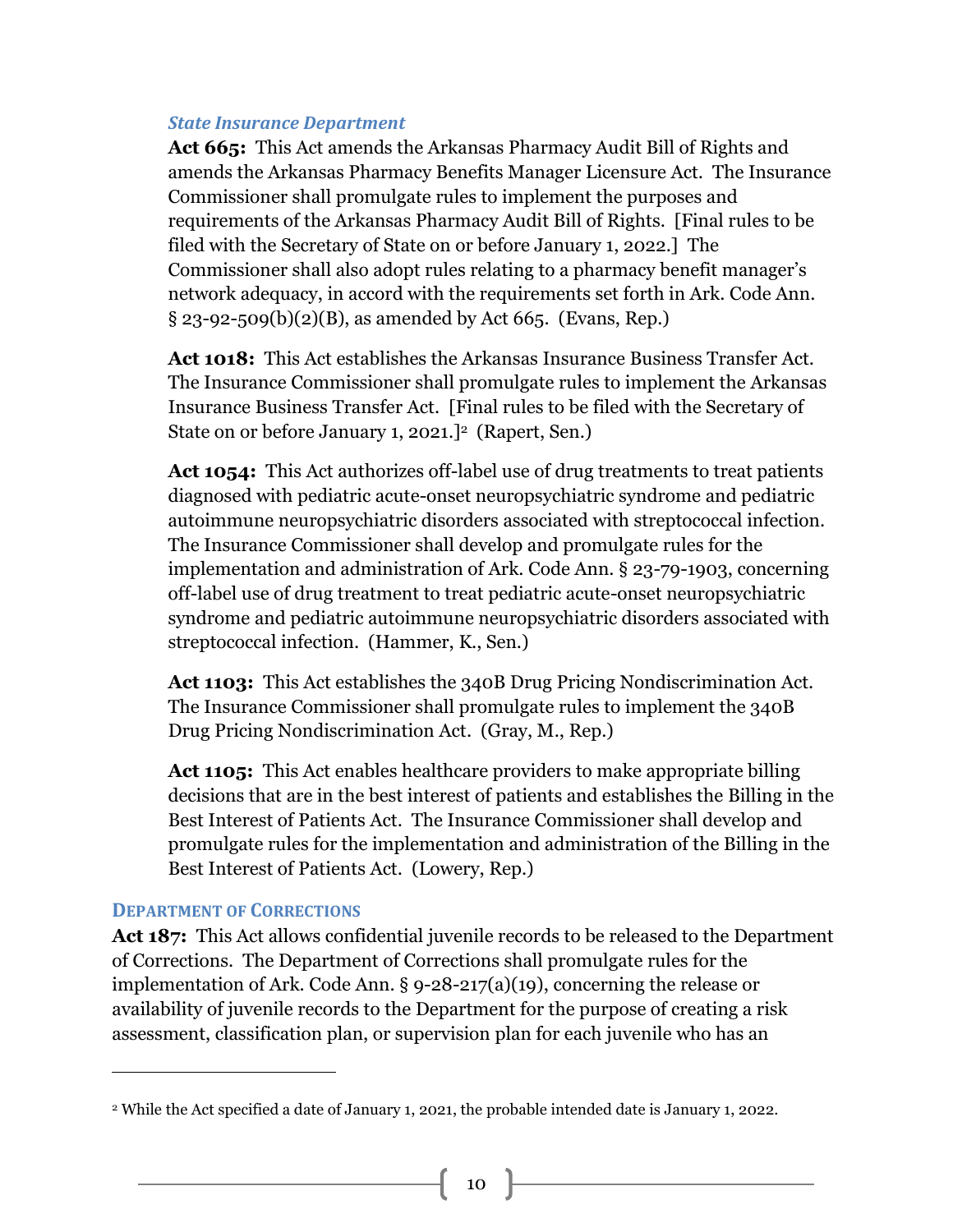extended juvenile jurisdiction designation and comes under the supervision or enters into the custody of the Department as an adult from the Division of Youth Services. The rules shall prescribe the procedure for requesting confidential juvenile records under the statute and the manner in which the records shall be used. The Department shall submit the rules to the following committees for review: Senate Interim Committee on Children and Youth; House Committee on Aging, Children and Youth, Legislative and Military Affairs; and Administrative Rules Subcommittee of the Legislative Council. (Fite, C., Rep.)

#### <span id="page-10-0"></span>**DEPARTMENT OF EDUCATION**

**Act 912:** This Act creates the Arkansas Tutoring Corps Act and supports the implementation of a sustainable tutoring program in response to learning loss. The Department of Education shall promulgate rules to implement Ark. Code Ann. § 6-15- 3004, concerning the development of the program. [Final rules to be filed with the Secretary of State on or before January 1, 2022.] (Elliott, Sen.)

## <span id="page-10-1"></span>*Division of Elementary and Secondary Education*

**Act 320:** This Act amends provisions of the Arkansas Code concerning mandated vision screenings for public school students. The Division of Elementary and Secondary Education, in conjunction with the Arkansas Commission on Eye and Vision Care of School-Age Children, shall adopt rules to establish the tests, procedures, equipment, and instruments that shall be used to perform eye and vision screenings. (Irvin, Sen.)

**Act 513:** This Act amends the laws concerning teaching licenses. The Division of Elementary and Secondary Education shall promulgate rules to implement Ark. Code Ann. § 6-17-430, concerning the licensing of noncitizens. [Final rules to be filed with the Secretary of State on or before January 1, 2022.] (Vaught, Rep.)

Act 551: This Act concerns school resource officers, requires that a school district board of directors and the local law enforcement agency with jurisdiction adopt a memorandum of understanding governing school resource officers, and requires that school resource officers and certain public school employees complete specialized training. The Division of Elementary and Secondary Education shall promulgate rules specifying how the adoption of a memorandum of understanding or policies and procedures shall be verified. (Irvin, Sen.)

**Act 620:** This Act amends various provisions of the 2015 School Safety Act and establishes the Arkansas Center for School Safety of the Criminal Justice Institute Advisory Board. The Division of Elementary and Secondary Education shall promulgate rules specifying how the completion of the comprehensive school safety audit and confirmation of collaboration with local law enforcement and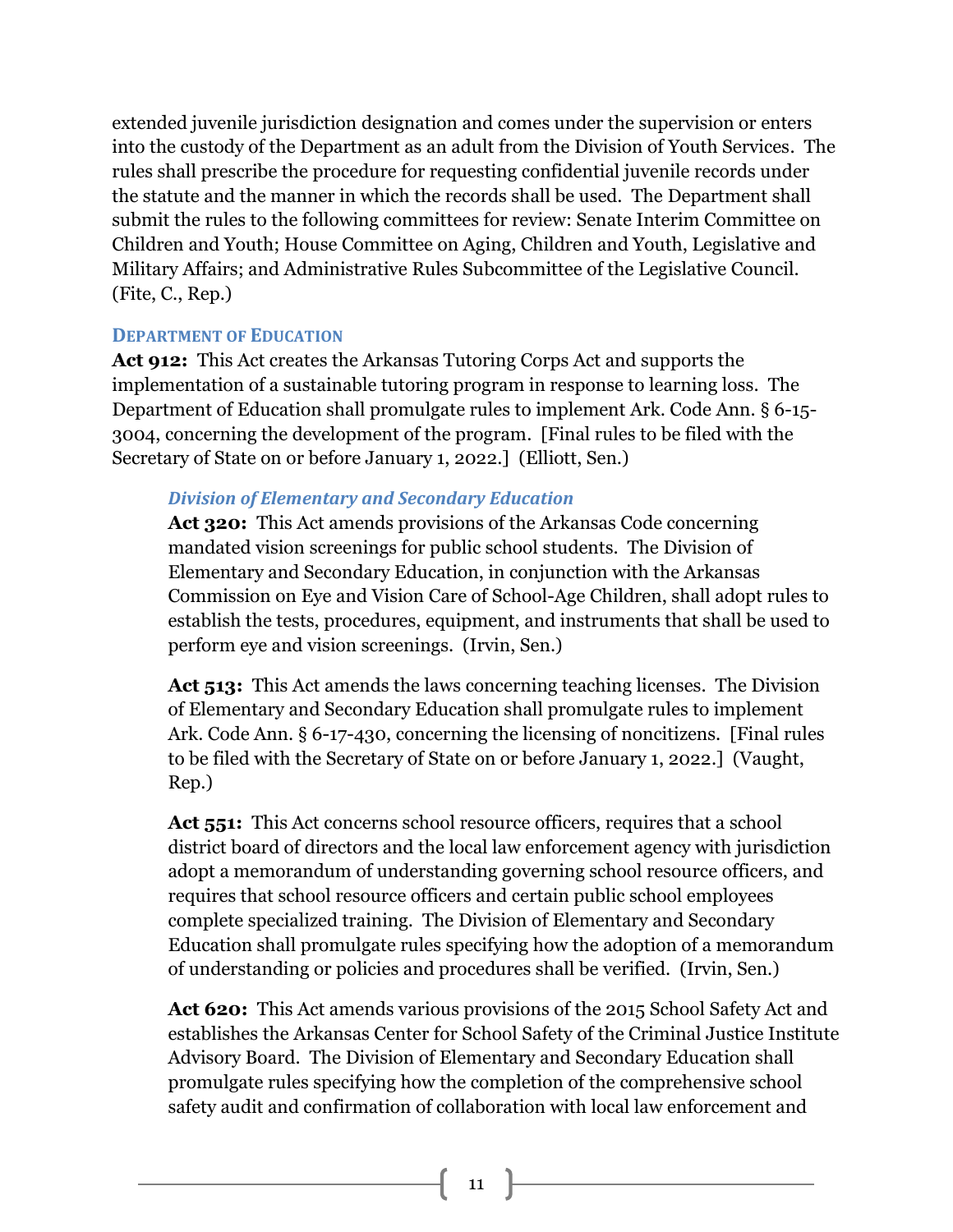emergency management officials shall be verified. The Division shall further promulgate rules describing how the completion of lockdown drills and confirmation of collaboration with local law enforcement and emergency management officials shall be verified. Finally, the Division shall promulgate rules describing how public school compliance with Ark. Code Ann. § 6-15- 1303(c)(1)-(2), as amended by Act 620 and concerning the provision of current floor plans and pertinent emergency contact information to appropriate first responders and the updating thereof, will be verified. (Cozart, Rep.)

**Act 622:** This Act concerns school resource officers, requires that a school district board of directors and the local law enforcement agency with jurisdiction adopt a memorandum of understanding governing school resource officers, and requires that school resource officers and certain public school employees complete specialized training. The Division of Elementary and Secondary Education shall promulgate rules specifying how the adoption of a memorandum of understanding or policies and procedures shall be verified. (Scott, Rep.)

**Act 648:** This Act amends various provisions of the 2015 School Safety Act and establishes the Arkansas Center for School Safety of the Criminal Justice Institute Advisory Board. The Division of Elementary and Secondary Education shall promulgate rules specifying how the completion of the comprehensive school safety audit and confirmation of collaboration with local law enforcement and emergency management officials shall be verified. The Division shall further promulgate rules describing how the completion of lockdown drills and confirmation of collaboration with local law enforcement and emergency management officials shall be verified. Finally, the Division shall promulgate rules describing how public school compliance with Ark. Code Ann. § 6-15-  $1303(c)(1)-(2)$ , as amended by Act 648 and concerning the provision of current floor plans and pertinent emergency contact information to appropriate first responders and the updating thereof, will be verified. (Irvin, Sen.)

**Act 820:** This Act creates the Arkansas Student Protection Act. The Division of Elementary and Secondary Education shall promulgate rules to implement the Arkansas Student Protection Act. (Lowery, Rep.)

**\*Act 958:** This Act creates the Star-Spangled Banner Act. The Division of Elementary and Secondary Education shall promulgate rules to implement Ark. Code Ann. § 6-10-135, the Star-Spangled Banner Act. [Final rules to be filed with the Secretary of State on or before January 1, 2022.] (Berry, M., Rep.)

#### <span id="page-11-0"></span>**State Board of Education**

**Act 322:** This Act amends provisions of the Arkansas Code concerning enhanced student achievement funding and school funding under the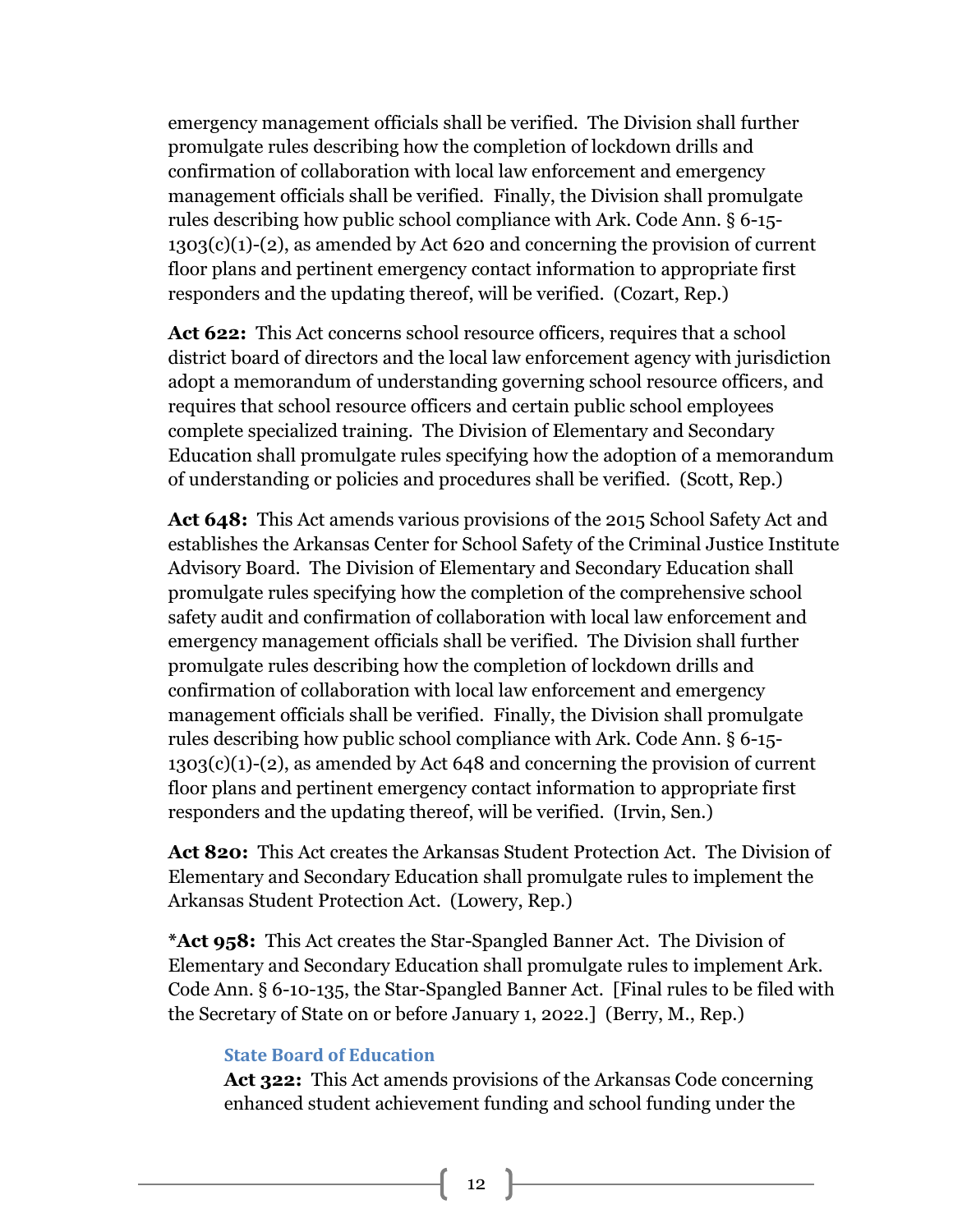Public School Funding Act of 2003. The State Board of Education shall promulgate rules for the implementation of Ark. Code Ann. § 6-20-  $2305(b)(4)(C)(i)$  that shall include without limitation the process for submitting an enhanced student achievement plan; the process for monitoring the expenditure of funds allocated under  $\S$  6-20-2305(b)(4); and the specific requirements, qualifications, and criteria for allowable supports and resources. (Irvin, Sen.)

**Act 545:** This Act amends provisions of the Arkansas Code concerning technical and vocational education and amends provisions of the Arkansas Code concerning alternate retirement plans. The State Board of Education shall promulgate rules to administer Ark. Code Ann. § 25-30-107, which concerns the powers and duties of the Division of Career and Technical Education and the authority and responsibility of the State Board and the Division that includes the general control and supervision of all programs of vocational, technical, and occupational education in secondary institutions. (English, J., Sen.)

**Act 657:** This Act establishes the Highly Qualified Professor and Teacher Act. The State Board of Education shall promulgate rules to implement the Highly Qualified Professor and Teacher Act. [Final rules to be filed with the Secretary of State on or before January 1, 2022.] (Allen, F., Rep.)

**\*Act 1031:** This Act creates the Arkansas Military Child School Transitions Act of 2021 and advances achievement of educational success on behalf of children of military families. The State Board of Education shall promulgate rules to implement the Arkansas Military Child School Transitions Act of 2021. [Final rules to be filed with the Secretary of State on or before January 1, 2022.] (English, J., Sen.)

#### <span id="page-12-0"></span>*Division of Higher Education*

**Act 539:** This Act creates the Higher Education Consumer Guide Act. The Division of Higher Education shall promulgate rules to implement the Higher Education Consumer Guide Act. [Final rules to be filed with the Secretary of State on or before January 1, 2022.] (Irvin, Sen.)

**\*Act 958:** This Act creates the Star-Spangled Banner Act. The Division of Higher Education shall promulgate rules to implement Ark. Code Ann. § 6-60- 113, the Star-Spangled Banner Act. [Final rules to be filed with the Secretary of State on or before January 1, 2022.] (Berry, M., Rep.)

#### <span id="page-12-1"></span>**Arkansas Higher Education Coordinating Board**

**Act 69:** This Act enhances higher education fiscal accountability and transparency and amends provisions of the Arkansas Code concerning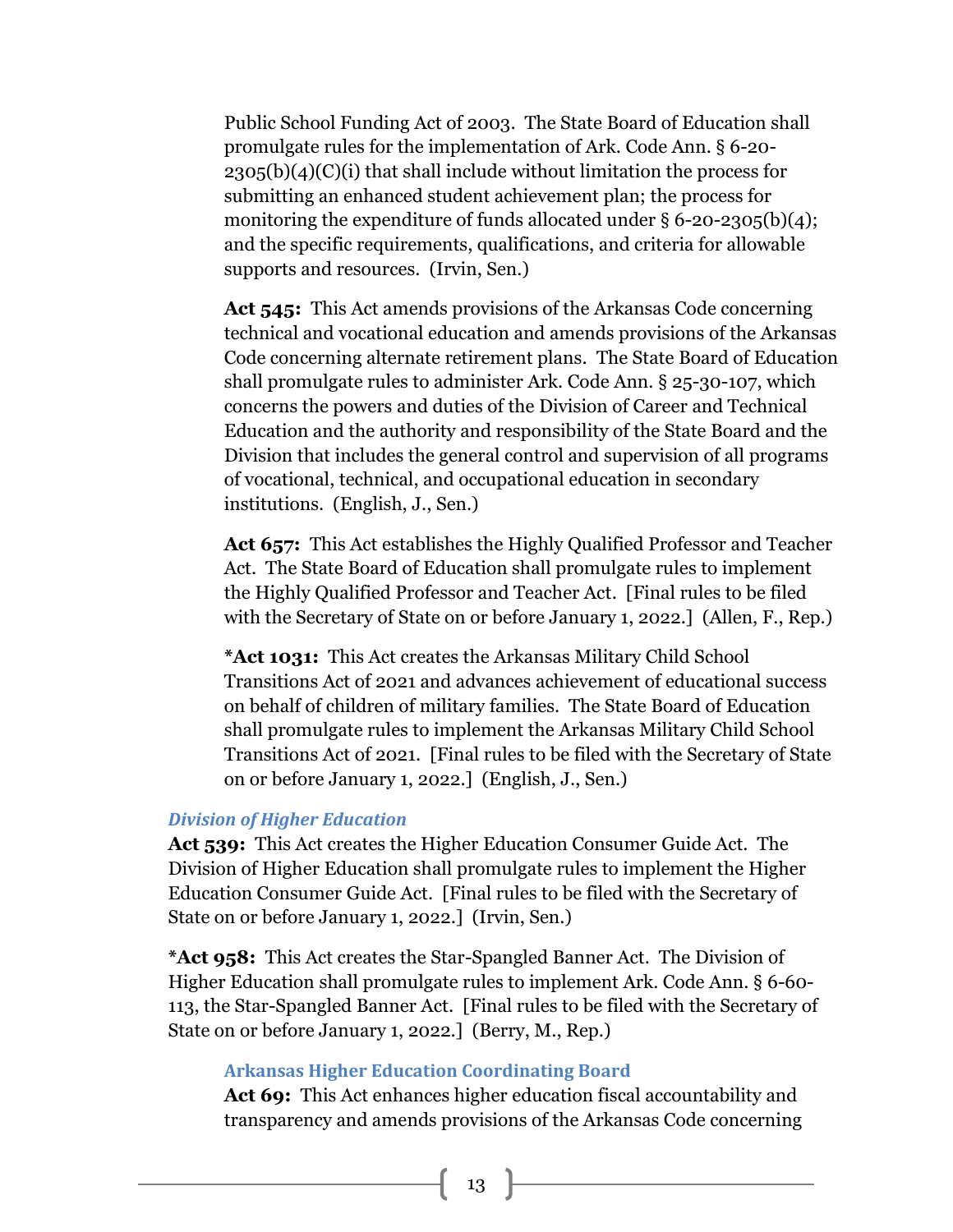student accounts receivable policies and certain financial condition reports. The Arkansas Higher Education Coordinating Board shall develop rules to implement Ark. Code Ann. § 6-61-131, concerning student accounts receivable policies at state-supported institutions of higher education, and Ark. Code Ann. § 6-62-109, concerning annual certification of solvency. (Irvin, Sen.)

#### <span id="page-13-0"></span>**DEPARTMENT OF FINANCE AND ADMINISTRATION**

**Act 970:** This Act provides a sales and use tax exemption for certain utilities used by a poultry farm and requires the adoption of rules related to the creation of a sales and use tax exemption for certain utilities used by a poultry farm. The Secretary of the Department of Finance and Administration shall promulgate rules for the proper administration of Ark. Code Ann. § 26-52-453, concerning water used in poultry farming. [Final rules to be filed with the Secretary of State on or before October 1, 2021.] (Christiansen, Rep.)

#### <span id="page-13-1"></span>*Alcoholic Beverage Control Division*

**Act 68:** This Act establishes an excursion train permit and authorizes an excursion train permit holder to sell and serve alcoholic beverages. The Director of the Alcoholic Beverage Control Division shall adopt rules to implement and administer Ark. Code Ann. § 3-4-612, concerning excursion train permits. [Final rules to be filed with the Secretary of State on or before January 1, 2022.] (Eads, L., Sen.)

**Act 578:** This Act amends the law regarding alcoholic beverages and authorizes beer wholesalers to distribute certain ready-to-drink products. The Alcoholic Beverage Control Division shall promulgate rules regarding the distribution of ready-to-drink products containing spirituous liquor with a final finished product of no greater than fifteen percent (15%) alcohol by weight and malt liquor. [Final rules to be filed with the Secretary of State on or before July 1, 2022, and the rules promulgated shall not be effective before July 1, 2022.] (Johnson, M., Sen.)

Act 703: This Act authorizes certain permit holders to sell alcoholic beverages directly to consumers to be consumed off-premises or delivered to the consumer at a location off-premises. The Director of the Alcoholic Beverage Control Division shall adopt rules to implement and administer Ark. Code Ann. § 3-4-107, concerning alcoholic beverages with food purchase. [Final rules to be filed with the Secretary of State on or before January 1, 2022.] (English, J., Sen.)

#### <span id="page-13-2"></span>*Arkansas Racing Commission*

**Act 682:** This Act enables the Arkansas Racing Commission to require certain employees to apply for a license and requires background checks on an applicant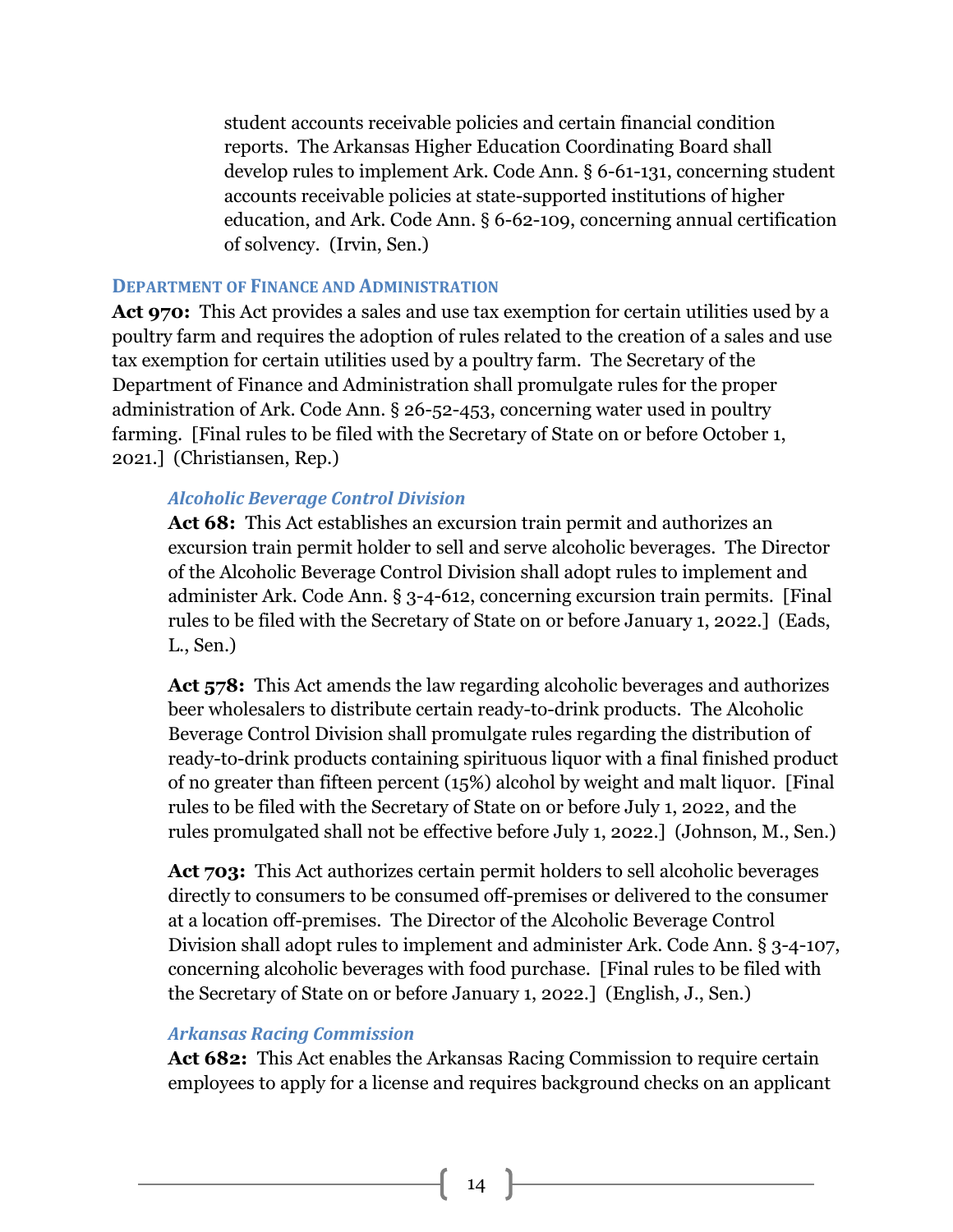for a license. The Commission shall promulgate rules to implement Ark. Code Ann. § 23-117-102(b), as created by the Act. (Fortner, Rep.)

## <span id="page-14-0"></span>*Office of the Arkansas Lottery*

**Act 636:** This Act amends the Arkansas Academic Challenge Scholarship Program and establishes procedures and funding requirements for the creation or amendment of scholarships funded with net revenue available. The Office of the Arkansas Lottery shall promulgate rules to determine the manner in which the net proceeds from the state lottery are deposited and disbursed based on what is most financially prudent. (Hickey, Sen.)

#### <span id="page-14-2"></span><span id="page-14-1"></span>**DEPARTMENT OF HEALTH**

## *Arkansas Board of Podiatric Medicine*

**\*Act 651:** This Act mandates the coprescription of an opioid antagonist under certain conditions and amends the Naloxone Access Act. A licensing entity that is authorized to license an individual to prescribe opioids shall promulgate guidance or rules<sup>3</sup> concerning the coprescribing of an opioid antagonist that are no less restrictive than those adopted by the Arkansas State Medical Board and the Arkansas State Board of Pharmacy. A licensing entity so described includes without limitation the Arkansas State Board of Nursing, the Arkansas State Board of Dental Examiners, the State Board of Optometry, and the Arkansas Board of Podiatric Medicine. (Bledsoe, Sen.)

## <span id="page-14-3"></span>*Arkansas State Board of Dental Examiners*

**\*Act 651:** This Act mandates the coprescription of an opioid antagonist under certain conditions and amends the Naloxone Access Act. A licensing entity that is authorized to license an individual to prescribe opioids shall promulgate guidance or rules concerning the coprescribing of an opioid antagonist that are no less restrictive than those adopted by the Arkansas State Medical Board and the Arkansas State Board of Pharmacy. A licensing entity so described includes without limitation the Arkansas State Board of Nursing, the Arkansas State Board of Dental Examiners, the State Board of Optometry, and the Arkansas Board of Podiatric Medicine. (Bledsoe, Sen.)

## <span id="page-14-4"></span>*Arkansas State Board of Nursing*

 $\overline{a}$ 

**\*Act 651:** This Act mandates the coprescription of an opioid antagonist under certain conditions and amends the Naloxone Access Act. A licensing entity that is authorized to license an individual to prescribe opioids shall promulgate guidance or rules concerning the coprescribing of an opioid antagonist that are

<sup>3</sup> As used in the context of Act 651, the term "promulgate" suggests rulemaking.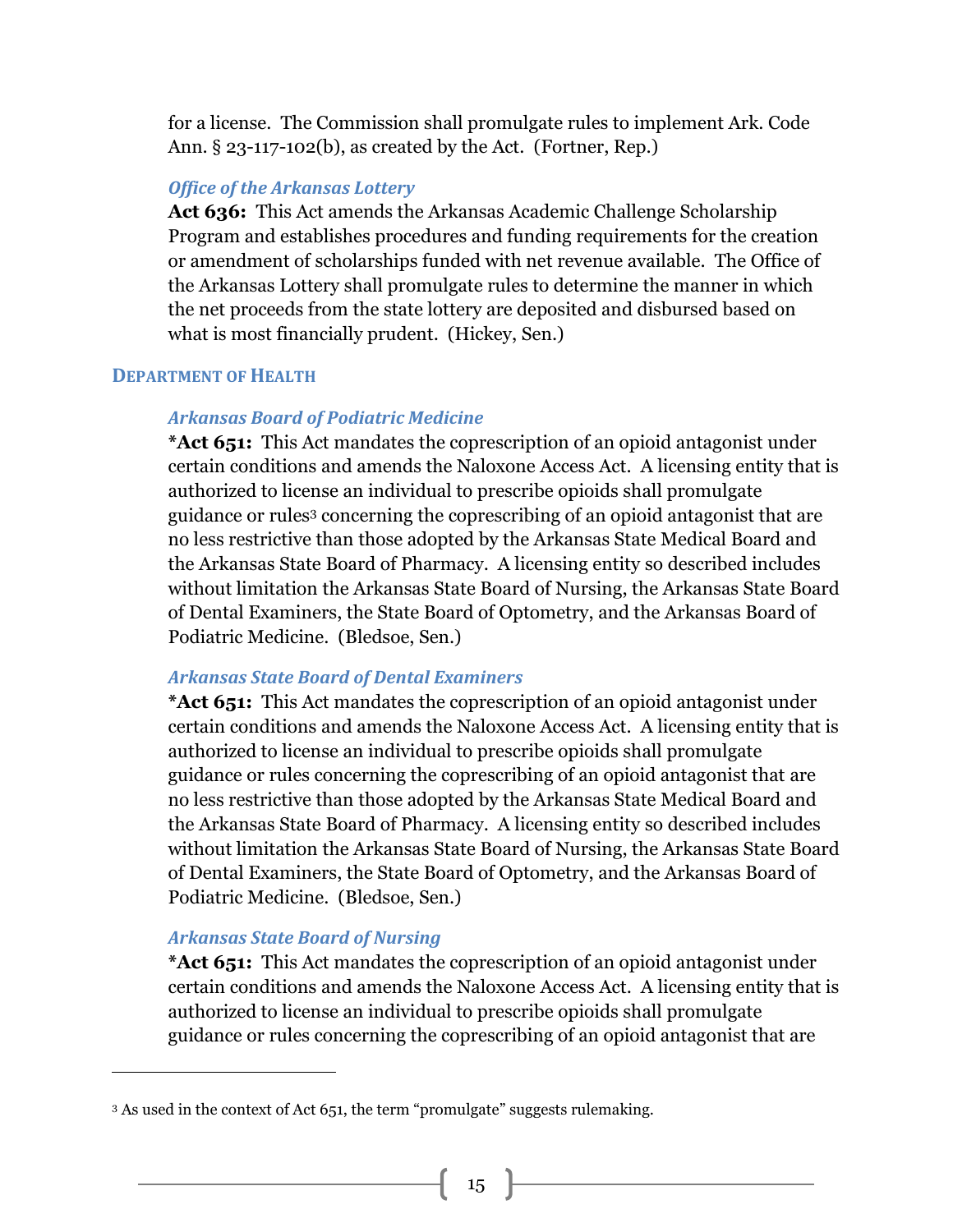no less restrictive than those adopted by the Arkansas State Medical Board and the Arkansas State Board of Pharmacy. A licensing entity so described includes without limitation the Arkansas State Board of Nursing, the Arkansas State Board of Dental Examiners, the State Board of Optometry, and the Arkansas Board of Podiatric Medicine. (Bledsoe, Sen.)

#### <span id="page-15-0"></span>*Arkansas State Board of Pharmacy*

**\*Act 503:** This Act allows pharmacists to treat certain health conditions, modifies physician dispensing, and allows delegation of physician dispensing. The Arkansas State Board of Pharmacy, with consultation and upon approval of the Arkansas State Medical Board, shall adopt by rule: (a) a formulary of medicinal drugs that a pharmacist may prescribe for treatment of conditions listed in Ark. Code Ann.  $\S 17-92-101(17)(A)(x)(b)$ ; and (b) a written statewide protocol for conditions listed in Ark. Code Ann.  $\S 17-92-101(17)(A)(x)(b)$ , which shall include without limitation the age of people that can be treated and medications to be used to treat people under the subdivision. The formulary shall include medicinal drugs approved by the United States Food and Drug Administration that are indicated for treatment of these conditions, including without limitation any over-the-counter medication. The formulary shall not include any controlled substance in Schedule I-IV or 21 U.S.C. § 812, as existing on January 1, 2021. (Johnson, L., Rep.)

**\*Act 651:** This Act mandates the coprescription of an opioid antagonist under certain conditions and amends the Naloxone Access Act. No later than six (6) months after the effective date of the Act, the Arkansas State Medical Board and the Arkansas State Board of Pharmacy shall jointly develop and publish guidance or rules that address the circumstances in which a healthcare professional is required to prescribe or dispense, or both, an opioid antagonist to a patient when prescribing or dispensing an opioid. The guidance or rules shall: (1) at a minimum, establish coprescribing requirements based on the daily dosage specified in Ark. Code Ann.  $\S 20-13-1805(b)(1)(A)$ ; the number of days for which the opioid prescription is written or dispensed; a patient's past or current history of benzodiazepine prescriptions; and a patient's history of substance use disorder or overdose; and (2) include provisions for documentation and patient counseling that address use of an opioid antagonist, overdose prevention, and situations in which the healthcare professional determines coprescribing is inappropriate for a particular patient. Counseling and patient education shall utilize guidelines and recommendations from nationally recognized organizations such as the United States Food and Drug Administration and the Centers for Disease Control and Prevention. (Bledsoe, Sen.)

**Act 922:** This Act sets standards for prescriptions delivery. The Arkansas State Board of Pharmacy shall promulgate and maintain rules defining the standard of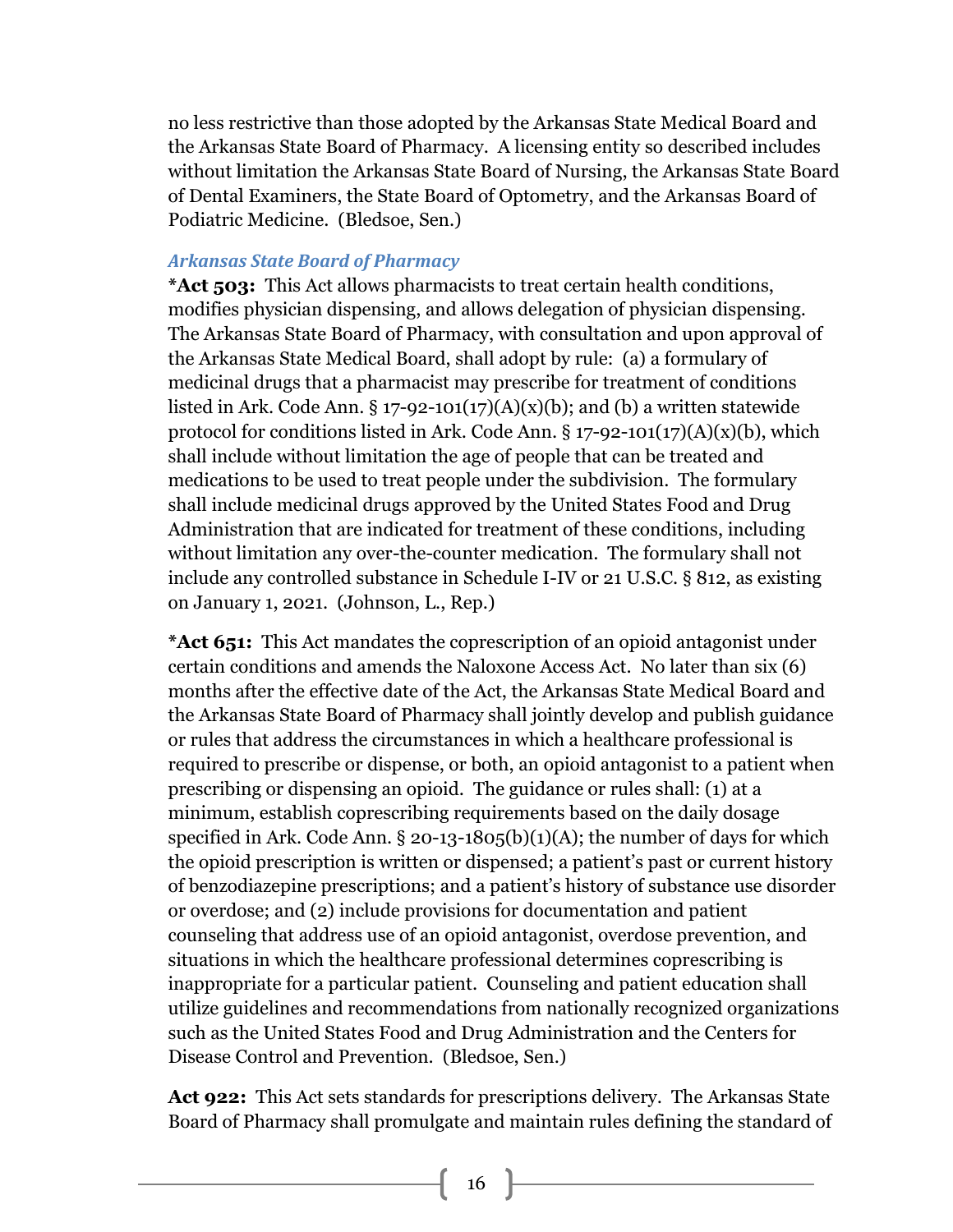care for pharmacies and pharmacists that provide home delivery services in this state. (Gray, M., Rep.)

## <span id="page-16-0"></span>*Arkansas State Medical Board*

**\*Act 503:** This Act allows pharmacists to treat certain health conditions, modifies physician dispensing, and allows delegation of physician dispensing. The Arkansas State Medical Board shall adopt rules for physician dispensing that, at minimum, meet the same requirements for dispensing and oversight established by the Arkansas State Board of Pharmacy. (Johnson, L., Rep.)

**\*Act 560:** This Act creates the Informed Consent for Chemical Abortion Act. The Arkansas State Medical Board shall promulgate rules to ensure that physicians who perform abortions, referring physicians, or agents of either physician comply with all the requirements of the Informed Consent for Chemical Abortion Act. (Lundstrum, Rep.)

**\*Act 651:** This Act mandates the coprescription of an opioid antagonist under certain conditions and amends the Naloxone Access Act. No later than six (6) months after the effective date of the Act, the Arkansas State Medical Board and the Arkansas State Board of Pharmacy shall jointly develop and publish guidance or rules that address the circumstances in which a healthcare professional is required to prescribe or dispense, or both, an opioid antagonist to a patient when prescribing or dispensing an opioid. The guidance or rules shall: (1) at a minimum, establish coprescribing requirements based on the daily dosage specified in Ark. Code Ann. § 20-13-1805(b)(1)(A); the number of days for which the opioid prescription is written or dispensed; a patient's past or current history of benzodiazepine prescriptions; and a patient's history of substance use disorder or overdose; and (2) include provisions for documentation and patient counseling that address use of an opioid antagonist, overdose prevention, and situations in which the healthcare professional determines coprescribing is inappropriate for a particular patient. Counseling and patient education shall utilize guidelines and recommendations from nationally recognized organizations such as the United States Food and Drug Administration and the Centers for Disease Control and Prevention. (Bledsoe, Sen.)

## <span id="page-16-1"></span>*Full Independent Practice Credentialing Committee*

**Act 769:** This Act makes an appropriation for personal services and operating expenses for the Department of Health – Licensing and Regulation Boards for the fiscal year ending June 30, 2022. The Full Independent Practice Credentialing Committee shall establish fees relating to application, certification, endorsement,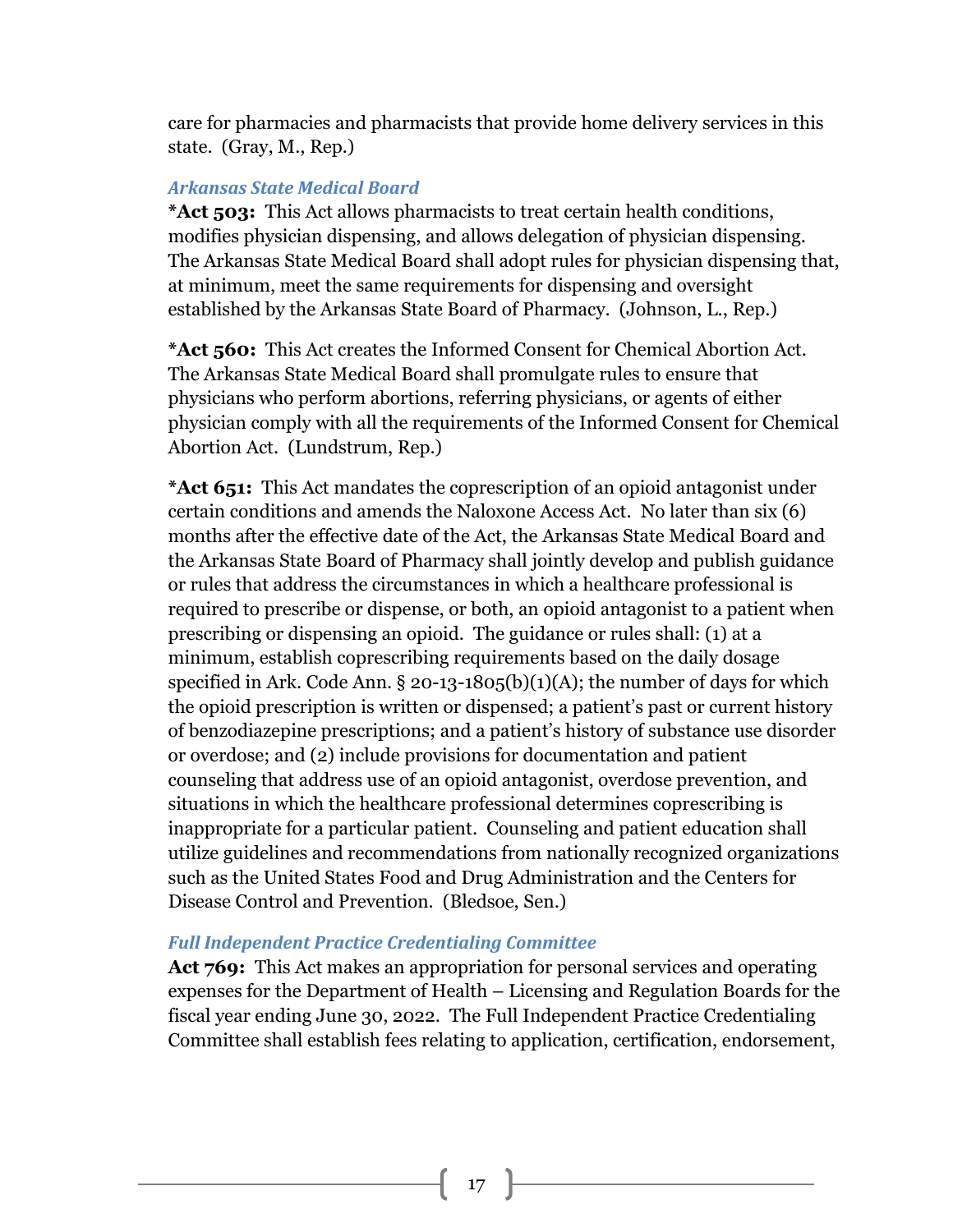certification for prescriptive authority, certification renewal, and other reasonable services as determined by the Committee.4 (Joint Budget Committee)

#### <span id="page-17-0"></span>*State Board of Health*

**\*Act 560:** This Act creates the Informed Consent for Chemical Abortion Act. The State Board of Health shall adopt rules to implement the Informed Consent for Chemical Abortion Act. (Lundstrum, Rep.)

Act 707: This Act provides for data collection and evaluation of emergency medical care and initial time-critical diagnoses and procedures and ensures confidentiality to help improve health outcomes and prompt treatment. The Department of Health shall develop a data collection and evaluation process to review nonhospital emergency medical care and time-critical diagnoses and procedures conducted by licensed emergency medical services personnel. The State Board of Health shall promulgate rules for the Department to implement the process, which shall be designed to study both the individual and collective care and treatment given to patients. (Johnson, L., Rep.)

#### <span id="page-17-1"></span>*State Board of Optometry*

**\*Act 651:** This Act mandates the coprescription of an opioid antagonist under certain conditions and amends the Naloxone Access Act. A licensing entity that is authorized to license an individual to prescribe opioids shall promulgate guidance or rules concerning the coprescribing of an opioid antagonist that are no less restrictive than those adopted by the Arkansas State Medical Board and the Arkansas State Board of Pharmacy. A licensing entity so described includes without limitation the Arkansas State Board of Nursing, the Arkansas State Board of Dental Examiners, the State Board of Optometry, and the Arkansas Board of Podiatric Medicine. (Bledsoe, Sen.)

#### <span id="page-17-2"></span>*State Radiation Control Agency<sup>5</sup>*

 $\overline{a}$ 

**Act 268:** This Act amends and updates the Arkansas Code regarding regulation of ionizing radiation to comply with federal laws and regulations. For licensed activities involving commercial burial of radioactive waste, the State Radiation Control Agency shall, and for other classes of licensed activity the State Radiation

<sup>4</sup> Pursuant to Act 1101 of 2021, an agency assessing or imposing a fee or penalty shall promulgate the fee or penalty by rule. An agency is not required to promulgate a fee or penalty by rule if the specific amount of the fee or penalty is set by statute. A rule assessing or imposing a fee or penalty shall be submitted to Legislative Council for review and approval before a fee or penalty may be assessed or imposed by the agency.

<sup>5</sup> Pursuant to Ark. Code Ann. § 20-21-206(a), the State Board of Health is designated as the State Radiation Control Agency.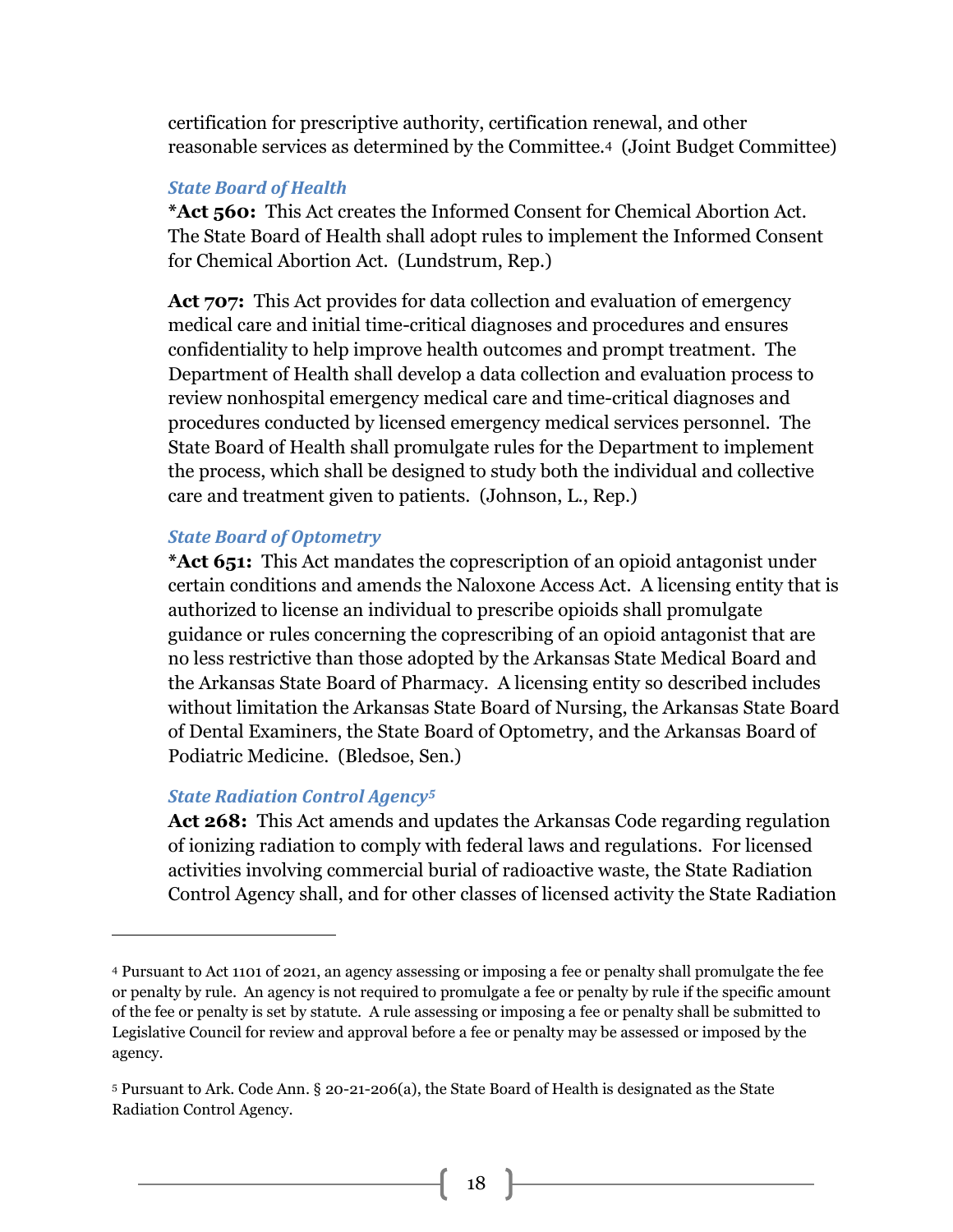Control Agency may, establish by rule standards and procedures to ensure that the licensee will provide an adequate surety or other financial arrangement to permit the completion of all requirements established by the State Radiation Control Agency for the decontamination, closure, decommissioning, and reclamation of sites, structures, and equipment used in conjunction with such licensed activity, in case the licensee should default for any reason in performing such requirements. The State Radiation Control Agency shall further provide by rule for licensing of radioactive material, or devices or equipment utilizing such material, and for licensing or registration of radiation equipment, in accord with Ark. Code Ann. § 20-21-213, concerning licensing and registration requirements. (Ladyman, Rep.)

#### <span id="page-18-0"></span>**DEPARTMENT OF HUMAN SERVICES**

**Act 745:** This Act ensures that beneficiaries of the Arkansas Medicaid Program have access to new products and label expansions approved by the United States Food and Drug Administration. The Department of Human Services shall amend any rules or bylaws of the Arkansas Medicaid Drug Utilization Review Board to implement Ark. Code Ann. § 20-77-140, concerning products and label expansions approved by the United States Food and Drug Administration. (Irvin, Sen.)

**Act 937:** This Act clarifies that the Department of Human Services is required to promulgate rules to establish eligibility for long-term care nursing facility placement. The Department shall promulgate rules to establish eligibility determinations for longterm care nursing facility placement. (Ladyman, Rep.)

#### <span id="page-18-2"></span><span id="page-18-1"></span>**DEPARTMENT OF INSPECTOR GENERAL**

#### *Tax Appeals Commission*

**Act 586:** This Act amends the laws pertaining to the administration of state taxes, amends the administrative hearing procedures for state taxes, amends the procedures for taxpayer judicial relief, and creates the Independent Tax Appeals Commission Act. The Tax Appeals Commission shall promulgate rules and forms to carry out the intent and purpose of the Independent Tax Appeals Commission Act and implement the duties assigned to the Commission, including without limitation rules governing pleadings and service of process requirements to commence a hearing under the Independent Tax Appeals Commission Act and the practice and procedure rules of the Commission; to provide for expedited proceedings; to establish guidelines for the redaction of personally identifying taxpayer information in published decisions; and to establish a procedure for petitions and hearings under Ark. Code Ann. §§ 26-18-402, 26-18-601(b) and (c), 26-18-1002, 26-36-315, 26-55-219, 26-55-224, 26-55-231, 26-55-247, 26-56-204, 26-56-311, 26-57-413, 26-57-419, 26-57-1212, and 26-62-204. [Final rules to be filed with the Secretary of State on or before December 1, 2022.] (Jett, Rep.)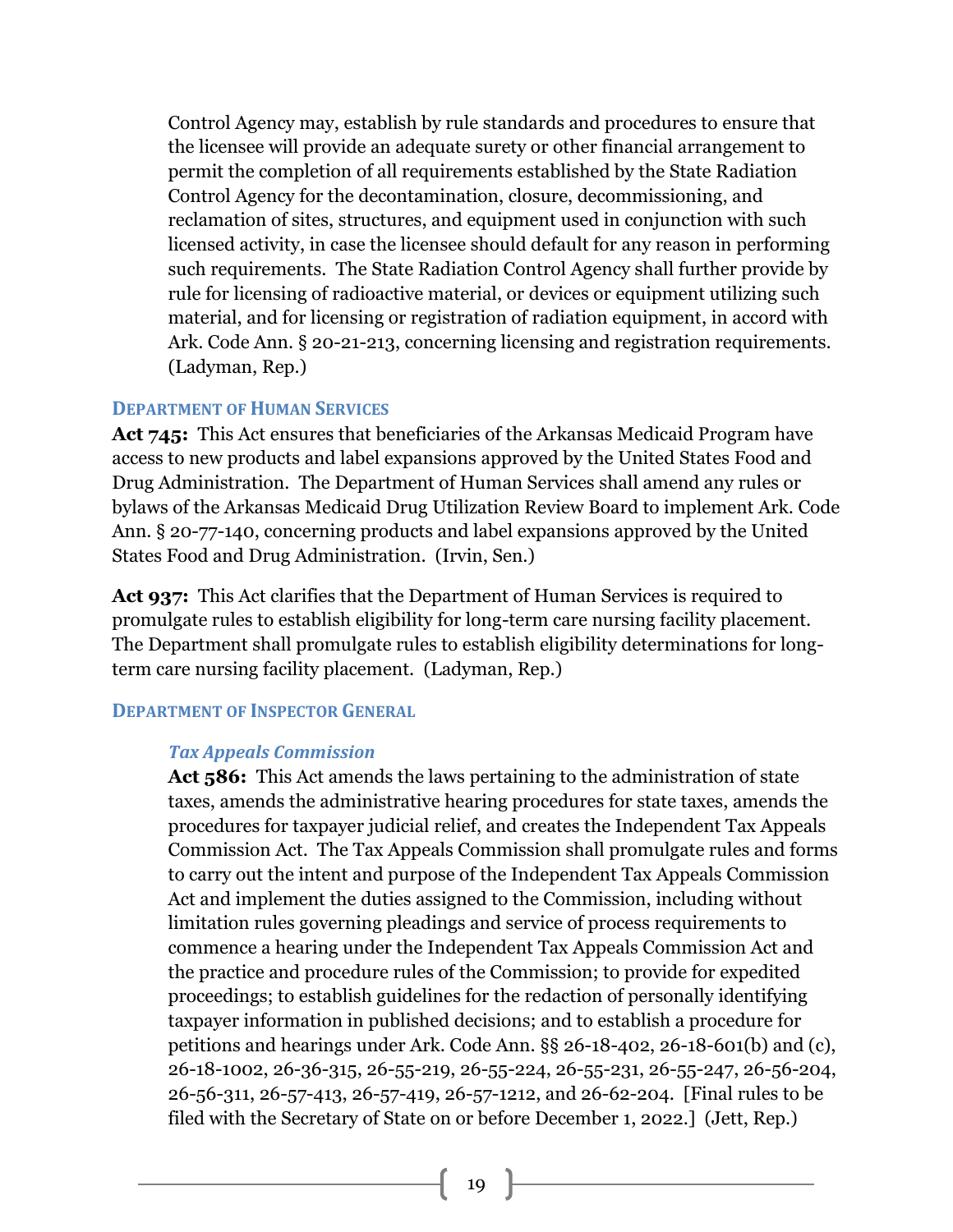#### <span id="page-19-1"></span><span id="page-19-0"></span>**DEPARTMENT OF LABOR AND LICENSING**

#### <span id="page-19-2"></span>*Division of Occupational and Professional Licensing Boards and Commissions*

#### **Arkansas Towing and Recovery Board**

**Act 789:** This Act amends the law concerning the removal or immobilization of unattended or abandoned vehicles. The Arkansas Towing and Recovery Board shall promulgate rules to carry out the intent of Arkansas Code Title 27, Chapter 50, Subchapter 12, concerning the removal or immobilization of unattended or abandoned vehicles, and shall regulate the towing industry and vehicle immobilization service industry, including: adopting rules for the registration of a person engaged in a consent-only towing business; issuance of a certificate of registration required under  $\S 27$ -50-1203(f)(1)(A)(iii); and the denial, revocation, or suspension of a license or permit issued under the subchapter. (Christiansen, Rep.)

#### <span id="page-19-4"></span><span id="page-19-3"></span>**DEPARTMENT OF PARKS, HERITAGE, AND TOURISM**

#### *Arkansas History Commission*

**\*Act 1003:** This Act creates the Arkansas State Capitol and Historical Monument Protection Act. The Arkansas History Commission shall promulgate rules under the Arkansas Administrative Procedure Act, § 25-15-201 et seq., to: (1) establish a process for the application for a waiver from the requirements of Ark. Code Ann.  $\S 22-3-2104(a)(1)$ ; (2) create a process for the approval of a temporary waiver on an emergency basis; (3) establish guidelines regarding what will be designated as a historical monument; (4) create an application process for registering historical monuments erected after the effective date of the section; (5) establish guidelines for the disposition of historical monuments if a waiver is granted to remove a historical monument; and (6) otherwise effectuate the purposes of the Arkansas State Capitol and Historical Monument Protection Act. [Final rules to be filed with the Secretary of State on or before January 1, 2022.] (Johnson, M., Sen.)

#### <span id="page-19-5"></span>*Division of Arkansas Heritage*

**Act 777:** This Act establishes the Arkansas Cultural Institutions Trust Fund Act. The Division of Arkansas Heritage shall promulgate rules to implement the Arkansas Cultural Institutions Trust Fund Act that shall include criteria for the distribution of grant funds, including without limitation the following factors: estimated economic and tourism impact of the project, availability of other project funding sources, and overall project cost. [Final rules to be filed with the Secretary of State on or before November 1, 2021.] (Dismang, J., Sen.)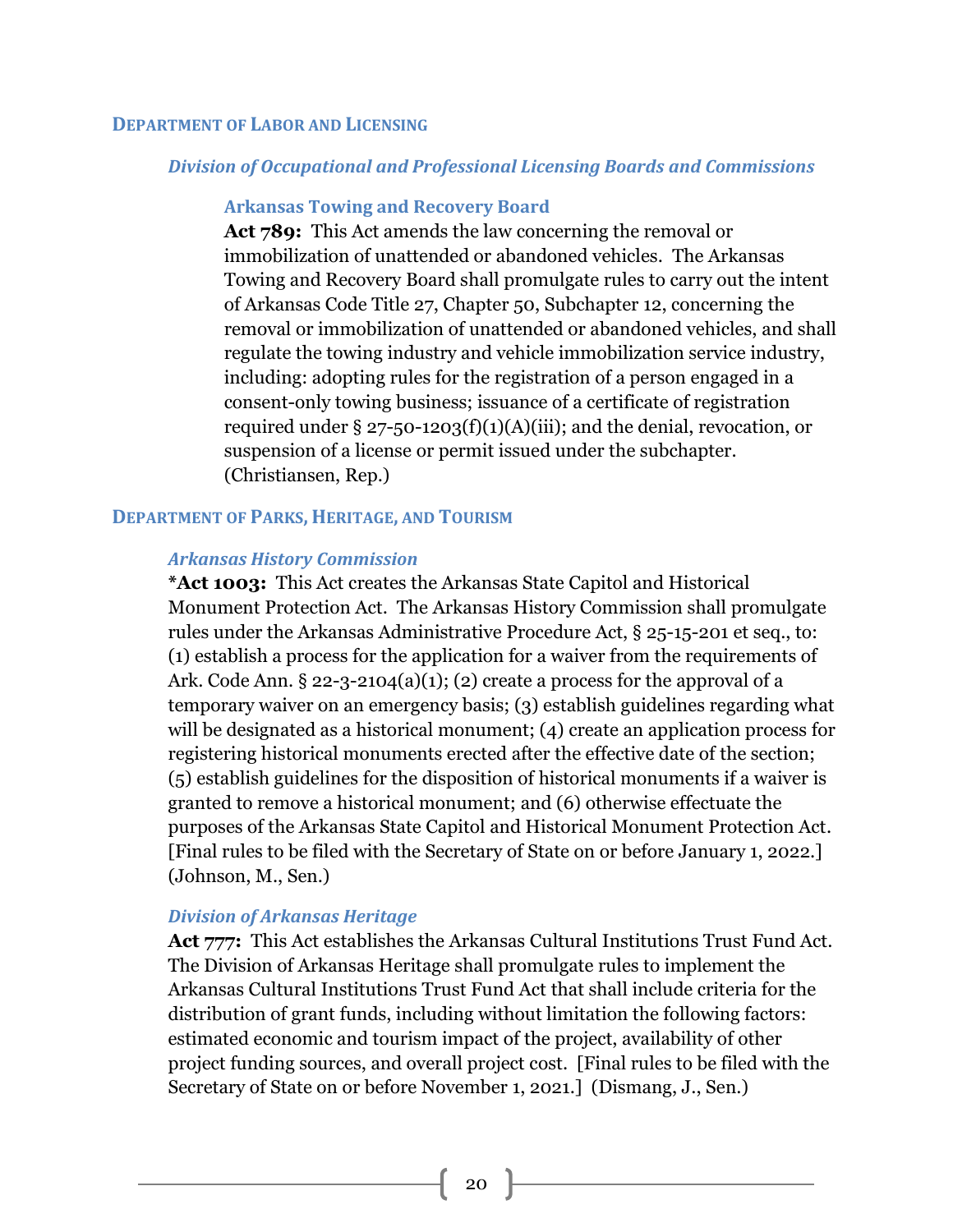#### <span id="page-20-1"></span><span id="page-20-0"></span>**DEPARTMENT OF PUBLIC SAFETY**

#### *Division of Arkansas State Police*

**Act 841:** This Act creates an income tax credit for retired law enforcement officers who work cold cases for the Division of Arkansas State Police. The Director of the Division of Arkansas State Police shall promulgate rules to implement Ark. Code Ann. § 26-51-515, concerning work on cold cases by retired law enforcement officers, and consult with the Department of Finance and Administration in promulgating rules under the statute. [Final rules to be filed with the Secretary of State on or before January 1, 2022.] (Eubanks, Rep.)

#### <span id="page-20-2"></span>*State Crime Laboratory Board*

**Act 360:** This Act establishes the State Crime Laboratory Student Loan Forgiveness Program. The State Crime Laboratory Board shall promulgate rules for determining a pathologist's eligibility for student loan forgiveness under the program that shall include the following requirements: satisfactory completion of any probationary employment period; proof of a student loan that remains unpaid, including the name and address of the student loan creditor; and an executed employment contract with the laboratory in which the pathologist agrees to work for the laboratory for a term that equals twenty-four (24) months for each year that the program makes a payment on the pathologist's student loan and reimburse the program if the pathologist resigns or is terminated for cause before the term of the employment contract terminates. (Tosh, Rep.)

#### <span id="page-20-3"></span>**DEPARTMENT OF TRANSFORMATION AND SHARED SERVICES**

**Act 1100:** This Act prohibits the propagation of divisive concepts and provides for the review of state entity training materials. The Secretary of the Department of Transformation and Shared Services shall develop rules for the enforcement of the provisions of Arkansas Code Title 25, Chapter 1, Subchapter 6, concerning the prohibition of propagation of divisive concepts. (Garner, T., Sen.)

## **INDEPENDENT NON-CABINET LEVEL DEPARTMENTS**

#### <span id="page-20-5"></span><span id="page-20-4"></span>**ARKANSAS ETHICS COMMISSION**

**Act 384:** This Act amends campaign contribution amounts, amends the law concerning campaign practices, requires the Arkansas Ethics Commission to promulgate rules, and amends portions of the law resulting from Initiated Act 1 of 1990 and Initiated Act 1 of 1996. The Arkansas Ethics Commission shall establish the maximum campaign contribution limit by rule as set forth in Ark. Code Ann. § 7-6- 203(i). (Tucker, C., Sen.)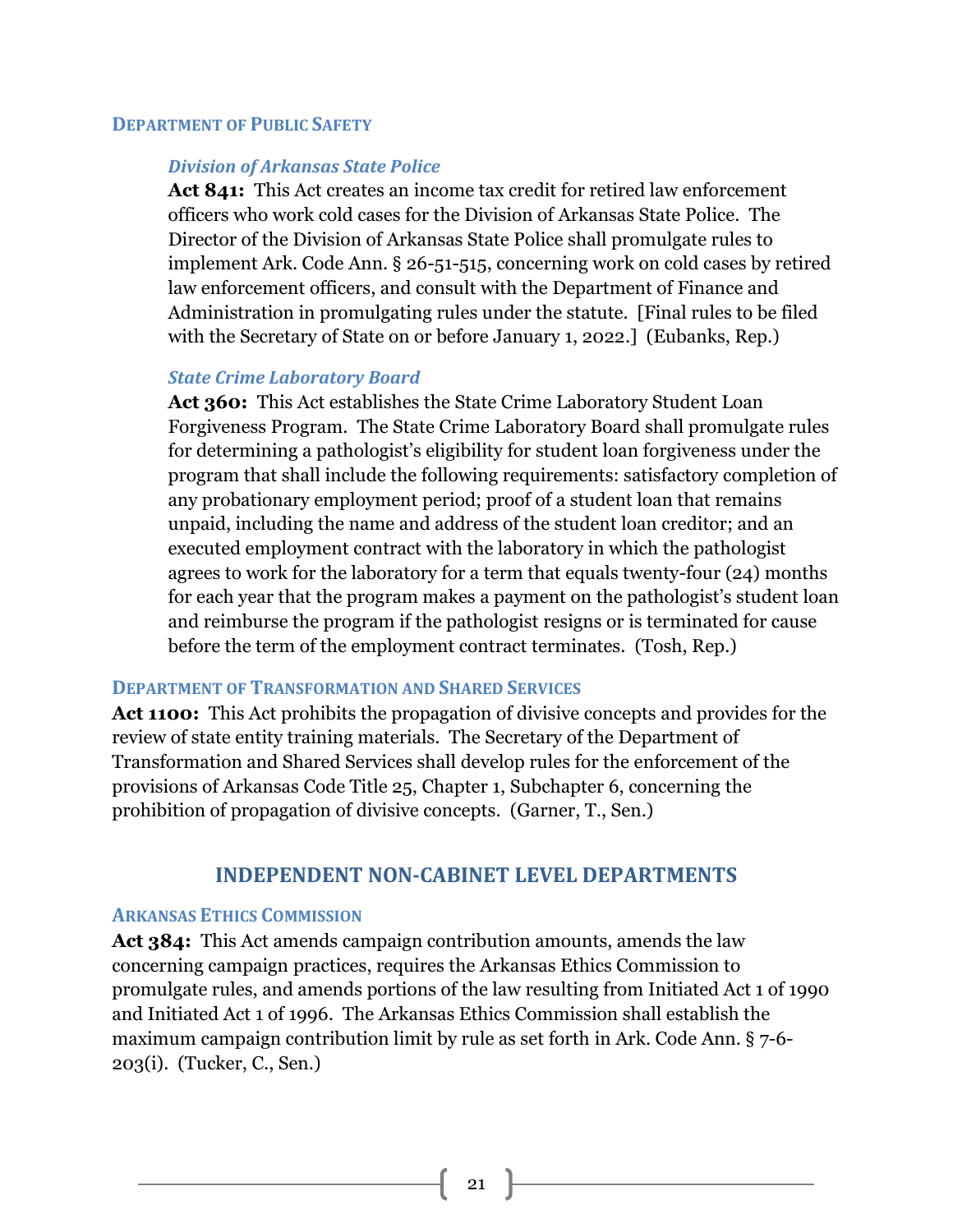#### <span id="page-21-0"></span>**ARKANSAS TEACHER RETIREMENT SYSTEM**

**Act 691:** This Act amends certain provisions of Title 24 of the Arkansas Code concerning retirement and pensions, concerns the membership of participants in summer youth work programs in the Arkansas Teacher Retirement System, and amends the definition of "employee." The Board of Trustees of the Arkansas Teacher Retirement System shall promulgate rules for the implementation of Ark. Code Ann. § 24-7- 202(16)(B)(i), concerning the definition of "employee." The Board shall further promulgate rules for the implementation of Ark. Code Ann. § 24-7-507, concerning youth participants and summer work programs. (Murdock, Rep.)

#### <span id="page-21-1"></span>**STATE BOARD OF ELECTION COMMISSIONERS**

**Act 1051:** This Act amends Arkansas law concerning county boards of election commissioners, amends how county boards of election commissioners take the oath, amends Arkansas law concerning elections, and amends the law concerning poll workers. The State Board of Election Commissioners shall promulgate rules under the Arkansas Administrative Procedure Act, § 25-15-201 et seq., concerning the training requirements, materials, and examination of essential skills. (Hammer, K., Sen.)

## **CONSTITUTIONAL OFFICES**

#### <span id="page-21-3"></span><span id="page-21-2"></span>**COMMISSIONER OF STATE LANDS**

**Act 447:** This Act amends the procedure by which the Commissioner of State Lands sells tax-delinquent land. The Commissioner of State Lands shall promulgate rules to carry out the provisions of Ark. Code Ann. § 26-37-202, concerning the procedure to sell. (Bentley, Rep.)

#### <span id="page-21-4"></span>**SECRETARY OF STATE**

**Act 980:** This Act protects domestic violence victims' voter registration information, amends the duties of the Secretary of State, and amends Arkansas election procedure. The Secretary of State shall promulgate rules in accordance with the Arkansas Administrative Procedure Act, § 25-15-201 et seq., to implement the process by which a registered voter who is the victim of domestic violence may request secure voter status from the county clerks including without limitation the administrative process a county clerk shall use to verify eligibility for secure voter status; the documentation required for domestic violence victims to be approved for secure voter status; the format in which the county clerk shall maintain any address of all registered voters listed on the voter registration roll when the registered voter has a secure voter status; and the process for complying with a post-election challenge involving a secure voter. [Final rules to be filed with the Secretary of State on or before January 1, 2022.] (Clowney, Rep.)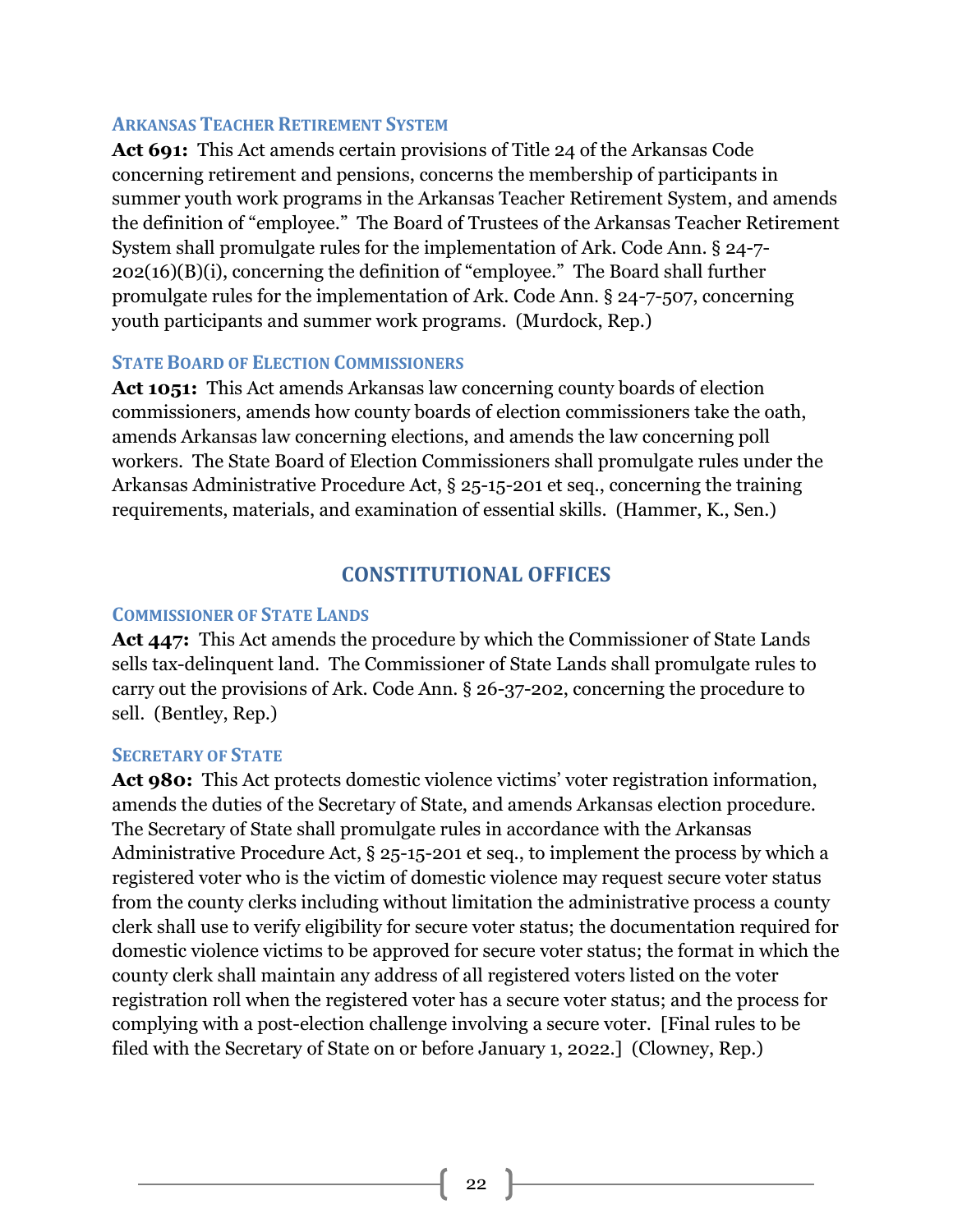#### <span id="page-22-1"></span><span id="page-22-0"></span>**TREASURER OF STATE**

#### *Arkansas Financial Education Commission*

**Act 1025:** This Act establishes the Arkansas Financial Education Commission. The Board of Directors of the Arkansas Financial Education Commission shall adopt rules to implement and administer the Arkansas Financial Education Commission. [Final rules to be filed with the Secretary of State on or before January 1, 2022.] (Irvin, Sen.)

# **GENERAL, AGENCY NOT SPECIFIED**

<span id="page-22-2"></span>**\*Act 651:** This Act mandates the coprescription of an opioid antagonist under certain conditions and amends the Naloxone Access Act. A licensing entity that is authorized to license an individual to prescribe opioids shall promulgate guidance or rules concerning the coprescribing of an opioid antagonist that are no less restrictive than those adopted by the Arkansas State Medical Board and the Arkansas State Board of Pharmacy. A licensing entity so described includes without limitation the Arkansas State Board of Nursing, the Arkansas State Board of Dental Examiners, the State Board of Optometry, and the Arkansas Board of Podiatric Medicine. (Bledsoe, Sen.)

# <span id="page-22-4"></span><span id="page-22-3"></span>*SECTION II: ACTS REFERENCING RULEMAKING AND INCLUDING THE TERM "NECESSARY"*

## **CABINET LEVEL DEPARTMENTS**

#### <span id="page-22-5"></span>**DEPARTMENT OF AGRICULTURE**

**\*Act 418:** This Act creates a state meat inspection program, amends the Arkansas Meat and Meat Products Inspection Act, amends the Meat and Meat Products Certification Act, creates the State Meat Inspection Program Fund, and transfers authority over meat inspection to the Department of Agriculture. The Secretary of the Department of Agriculture shall promulgate rules and appoint qualified personnel as necessary to carry out the purposes or provisions of the Arkansas Meat and Meat Products Inspection Act. In addition, the Secretary of the Department of Agriculture shall promulgate rules that are necessary to carry out the purposes and provisions of the Meat and Meat Products Certification Act. (Vaught, Rep.)

#### <span id="page-22-6"></span>*Arkansas Natural Resources Commission*

**\*Act 605:** This Act amends the law concerning retail water providers and related service. The Arkansas Natural Resources Commission shall promulgate rules necessary to implement Arkansas Code Title 14, Chapter 234, Subchapter 8,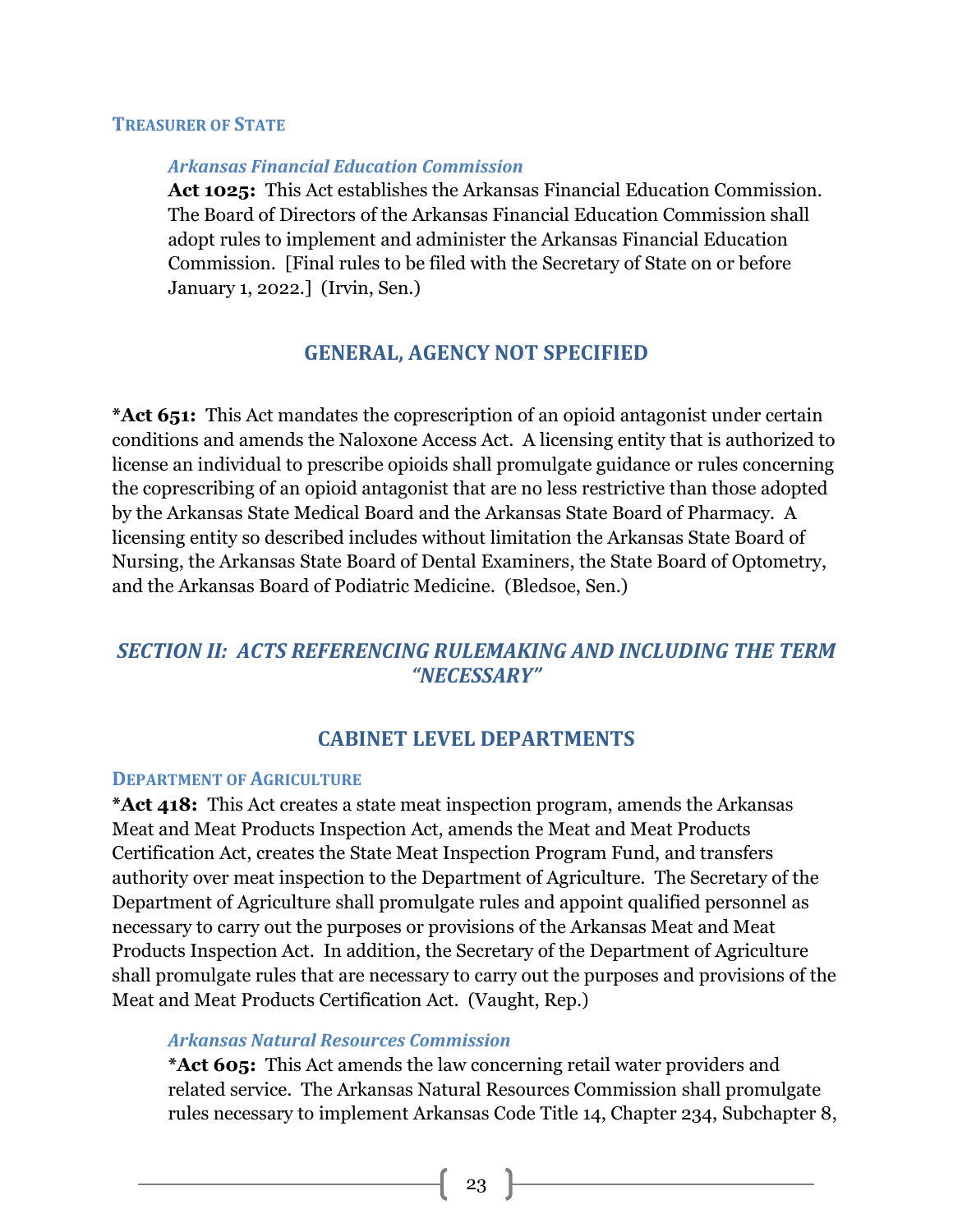concerning oversight of retail water providers. [Final rules to be filed with the Secretary of State on or before January 1, 2022.] (Clark, A., Sen.)

#### <span id="page-23-1"></span><span id="page-23-0"></span>**DEPARTMENT OF COMMERCE**

#### *State Insurance Department*

**Act 97:** This Act regulates step therapy protocols. The Insurance Commissioner shall promulgate rules necessary to implement Arkansas Code Title 23, Chapter 79, Subchapter 21, concerning regulation of step therapy protocols. [Final rules to be filed with the Secretary of State on or before January 1, 2022.] (Bledsoe, Sen.)

**\*Act 357:** This Act requires a health benefit plan to provide coverage for early refills of prescription eye drops and establishes the Arkansas Coverage for Early Refills of Prescription Eye Drops Act. Except for those rules that may apply to the Arkansas Medicaid Program, the Insurance Commissioner shall promulgate rules necessary to implement Act 357. [Final rules to be filed with the Secretary of State on or before January 1, 2022.] (Magie, Rep.)

**Act 672:** This Act modifies the Arkansas Credit for Reinsurance Law. The Insurance Commissioner shall promulgate rules necessary to implement Ark. Code Ann. § 23-62-306 that address the valuation of assets or reserve credits, the amount and forms of security supporting reinsurance arrangements as described in § 23-62-308(b), and the circumstances in which credit of a noncomplying assuming insurer shall be reduced or eliminated. (Lowery, Rep.)

**Act 965:** This Act establishes the Arkansas Fairness in Cost Sharing Act. The Insurance Commissioner shall promulgate rules necessary to carry out the Arkansas Fairness in Cost Sharing Act. The rules promulgated shall require a healthcare insurer and the Director of the Evidenced-Based Prescription Drug Program of the College of Pharmacy of the University of Arkansas Medical Sciences to submit to the Commissioner plan-specific information related to savings and accountability to document how enrollees are realizing a cost savings under each plan. The Commissioner shall further promulgate rules necessary to carry out Ark. Code Ann. § 23-92-511, concerning fairness in cost sharing. The rules promulgated under the statute shall require a healthcare insurer and the Director of the Evidenced-Based Prescription Drug Program of the College of Pharmacy of the University of Arkansas Medical Sciences to submit plan-specific information related to savings and accountability to document how enrollees are realizing a cost savings under each plan. The Insurance Commissioner shall also promulgate rules necessary to implement Act 965. [Final rules to be filed with the Secretary of State on or before January 1, 2022.] (Lundstrum, Rep.)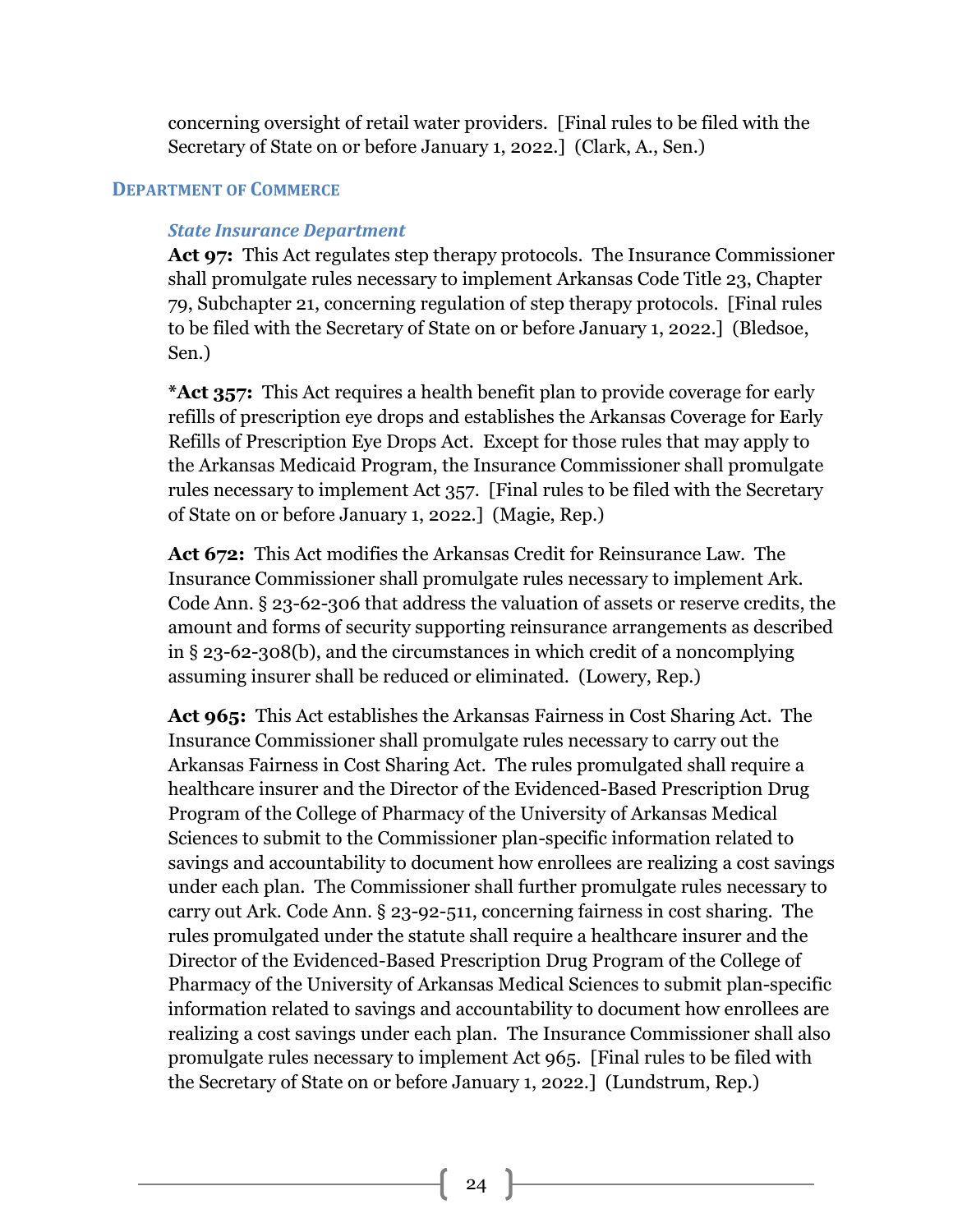## <span id="page-24-0"></span>**State Board of Embalmers, Funeral Directors, Cemeteries, and Burial Services**

**Act 343:** This Act modifies the Cemetery Act for Perpetually Maintained Cemeteries and amends the Insolvent Cemetery Grant Fund Act. The State Board of Embalmers, Funeral Directors, Cemeteries, and Burial Services shall promulgate rules necessary to implement Act 343. [Final rules to be filed with the Secretary of State on or before January 1, 2022.] (Crawford, Rep.)

#### <span id="page-24-2"></span><span id="page-24-1"></span>**DEPARTMENT OF EDUCATION**

#### *Division of Elementary and Secondary Education*

**\*Act 1031:** This Act creates the Arkansas Military Child School Transitions Act of 2021 and advances achievement of educational success on behalf of children of military families. The Division of Elementary and Secondary Education shall promulgate rules necessary to implement Act 1031. [Final rules to be filed with the Secretary of State on or before January 1, 2022.] (English, J., Sen.)

**\*Act 1050:** This Act amends the law concerning the health and safety of public school students. The Division of Elementary and Secondary Education shall, in coordination with the Arkansas State Board of Nursing, promulgate rules necessary to implement Ark. Code Ann. § 17-87-103(14), concerning the administration of an emergency dose medication to a public school student with adrenal insufficiency by trained public school personnel. (Hester, Sen.)

#### <span id="page-24-3"></span>**State Board of Education**

**Act 741:** This Act amends provisions of the Arkansas Code concerning the Succeed Scholarship Program. The State Board of Education shall adopt rules and develop notices and other documentation necessary to administer the Succeed Scholarship Program, including without limitation rules concerning the method for applying for a scholarship, that are in the best interest of students. (Hester, Sen.)

#### <span id="page-24-4"></span>**DEPARTMENT OF FINANCE AND ADMINISTRATION**

**\*Act 765:** This Act establishes the Law Enforcement Family Relief Check-Off Program and establishes the Law Enforcement Family Relief Trust Fund. The Secretary of the Department of Finance and Administration shall promulgate all rules and all income tax forms, returns, and schedules necessary to carry out the Law Enforcement Family Relief Check-Off Program under Ark. Code Ann. § 26-51-2511. [Final rules to be filed with the Secretary of State on or before January 1, 2022.] (Berry, M., Rep.)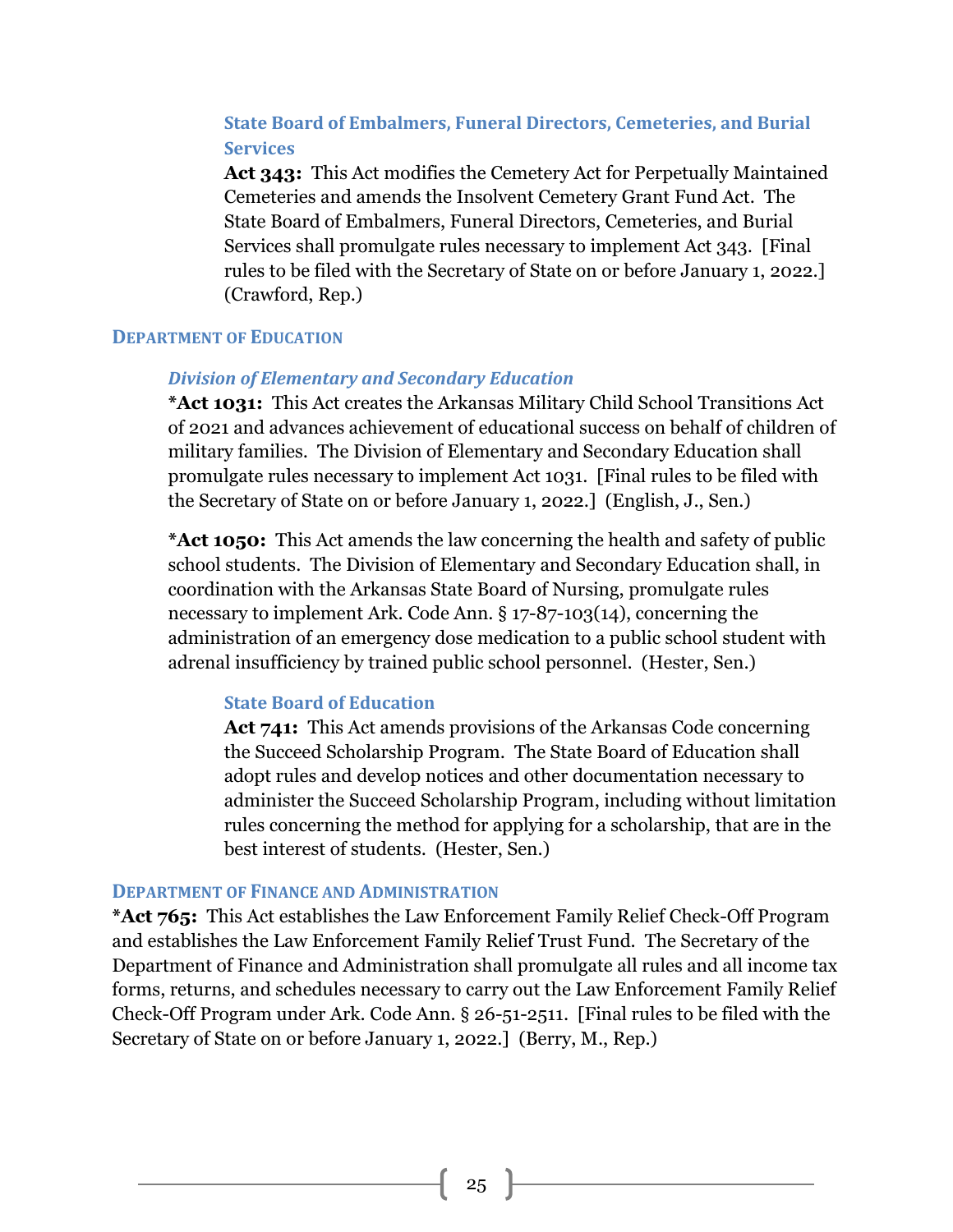## <span id="page-25-0"></span>*Revenue Division*

**Act 904:** This Act creates a tax credit for eligible contributions made to a sponsor-granting organization under the Philanthropic Investment in Arkansas Kids Program. The Revenue Division of the Department of Finance and Administration shall promulgate rules that are necessary to carry out the purposes of Ark. Code Ann. § 6-18-2207, concerning the duties of the Department and Division of Elementary and Secondary Education. The Revenue Division shall consult with the Division of Elementary and Secondary Education during the promulgation of the rules. (Dismang, J., Sen.)

## <span id="page-25-2"></span><span id="page-25-1"></span>**DEPARTMENT OF HEALTH**

## *Arkansas Psychology Board*

**Act 883:** This Act establishes the Psychological Interjurisdictional Compact in Arkansas. The Arkansas Psychology Board shall promulgate rules necessary to implement Act 883. [Final rules to be filed with the Secretary of State on or before January 1, 2022.] (Johnson, L., Rep.)

## <span id="page-25-3"></span>*Arkansas State Medical Board*

**Act 803:** This Act authorizes a multiyear license or registration for a physician by the Arkansas State Medical Board. The Arkansas State Medical Board shall promulgate rules necessary to implement Act 803. [Final rules to be filed with the Secretary of State on or before January 1, 2022.] (Hodges, M., Rep.)

## <span id="page-25-4"></span>**DEPARTMENT OF HUMAN SERVICES**

**\*Act 357:** This Act requires a health benefit plan to provide coverage for early refills of prescription eye drops and establishes the Arkansas Coverage for Early Refills of Prescription Eye Drops Act. The Secretary of the Department of Human Services shall promulgate rules necessary to implement Act 357 that may apply to the Arkansas Medicaid Program. [Final rules to be filed with the Secretary of State on or before January 1, 2022.] (Magie, Rep.)

**Act 530:** This Act amends Title 23 of the Arkansas Code to ensure the stability of the insurance market in Arkansas; promotes economic and personal health, personal independence, and opportunity for Arkansans through program planning and initiatives; and creates the Arkansas Health and Opportunity for Me Act of 2021 and the Arkansas Health and Opportunity for Me Program. The Department of Human Services shall adopt rules necessary to implement the Arkansas Health and Opportunity for Me Act of 2021. (Irvin, Sen.)

**Act 643:** This Act mandates that the Arkansas Medicaid Program cover a continuous glucose monitor for an individual with diabetes. The Secretary of the Department of Human Services shall promulgate rules necessary to implement Section 1 of Act 643, to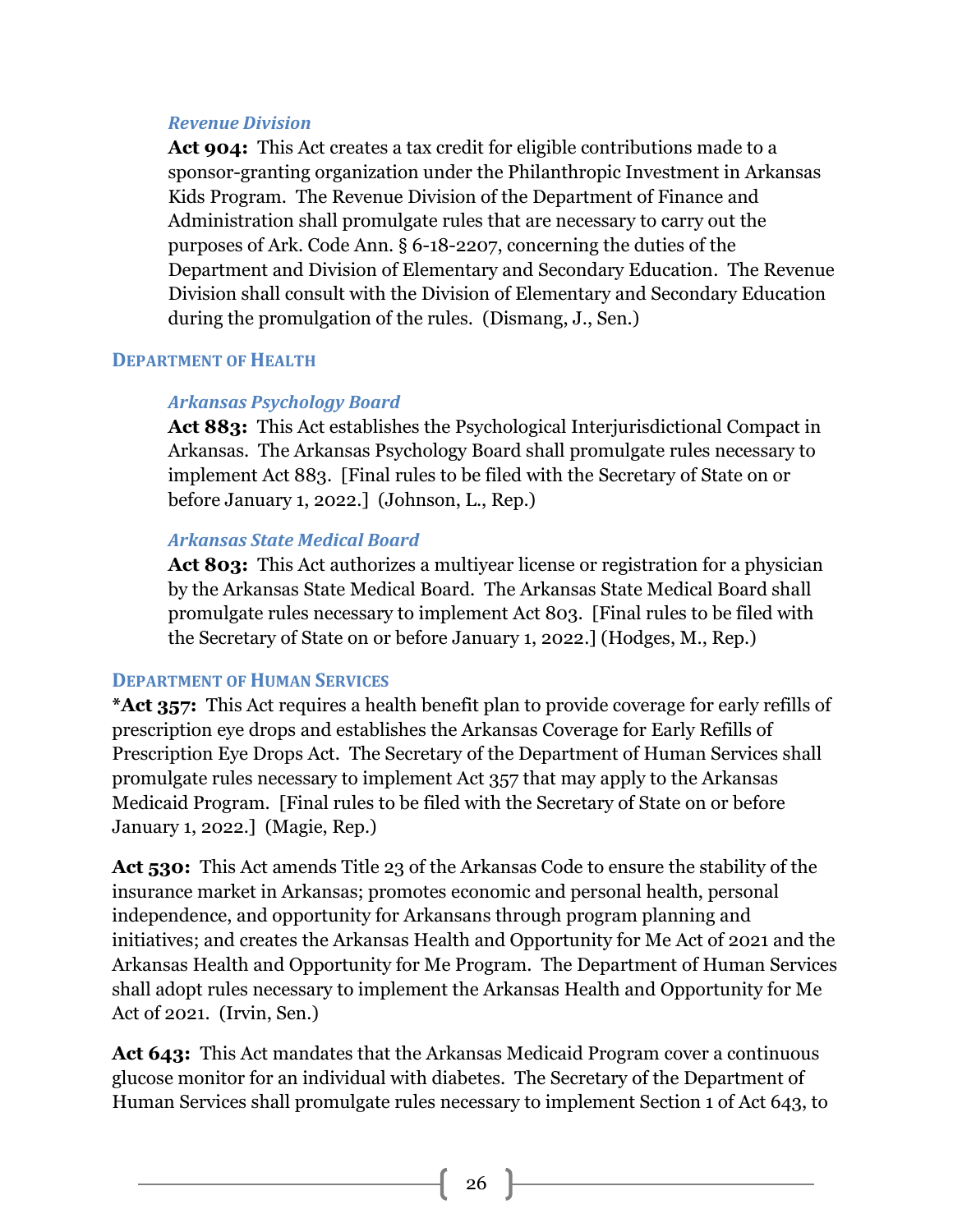be codified at Ark. Code Ann. § 20-7-141, concerning the definition of continuous glucose monitor. [Final rules to be filed with the Secretary of State on or before January 1, 2022.] (Davis, B., Sen.)

**\*Act 1017:** This Act clarifies that the Department of Human Services is the agency that regulates long-term care facilities and removes references to the Office of Long-Term Care. The Department of Human Services shall promulgate rules necessary for facility or program provider surveys conducted by the Department, which shall include without limitation provisions concerning conducting entrance and exit conferences, access to records of a facility or program provider, corrective action plans, and timelines for completion of a survey. (Wallace, D., Sen.)

#### <span id="page-26-1"></span><span id="page-26-0"></span>**DEPARTMENT OF PARKS, HERITAGE, AND TOURISM**

## *Arkansas History Commission*

**\*Act 1003:** This Act creates the Arkansas State Capitol and Historical Monument Protection Act. The Arkansas History Commission shall promulgate rules necessary to implement Act 1003. [Final rules to be filed with the Secretary of State on or before January 1, 2022.] (Johnson, M., Sen.)

#### <span id="page-26-2"></span>**DEPARTMENT OF PUBLIC SAFETY**

**\*Act 765:** This Act establishes the Law Enforcement Family Relief Check-Off Program and establishes the Law Enforcement Family Relief Trust Fund. The Secretary of the Department of Public Safety shall promulgate all rules necessary to implement the grant program created under Ark. Code Ann. § 26-51-2511, concerning the Law Enforcement Family Relief Check-off Program. [Final rules to be filed with the Secretary of State on or before January 1, 2022.] (Berry, M., Rep.)

## **CONSTITUTIONALLY SEPARATE DEPARTMENTS**

## <span id="page-26-5"></span><span id="page-26-4"></span><span id="page-26-3"></span>**STATE HIGHWAY COMMISSION**

#### *Arkansas Department of Transportation*

**Act 451:** This Act authorizes the issuance of a special permit by the State Highway Commission to transport forestry equipment. The Arkansas Department of Transportation shall adopt rules necessary to implement Ark. Code Ann.  $\S 27-35-210(r)(1)$ , including without limitation the criteria required to qualify for the issuance of a special permit. The Department shall adopt the rules within one (1) year of the effective date of Act 451. (Wardlaw, Rep.)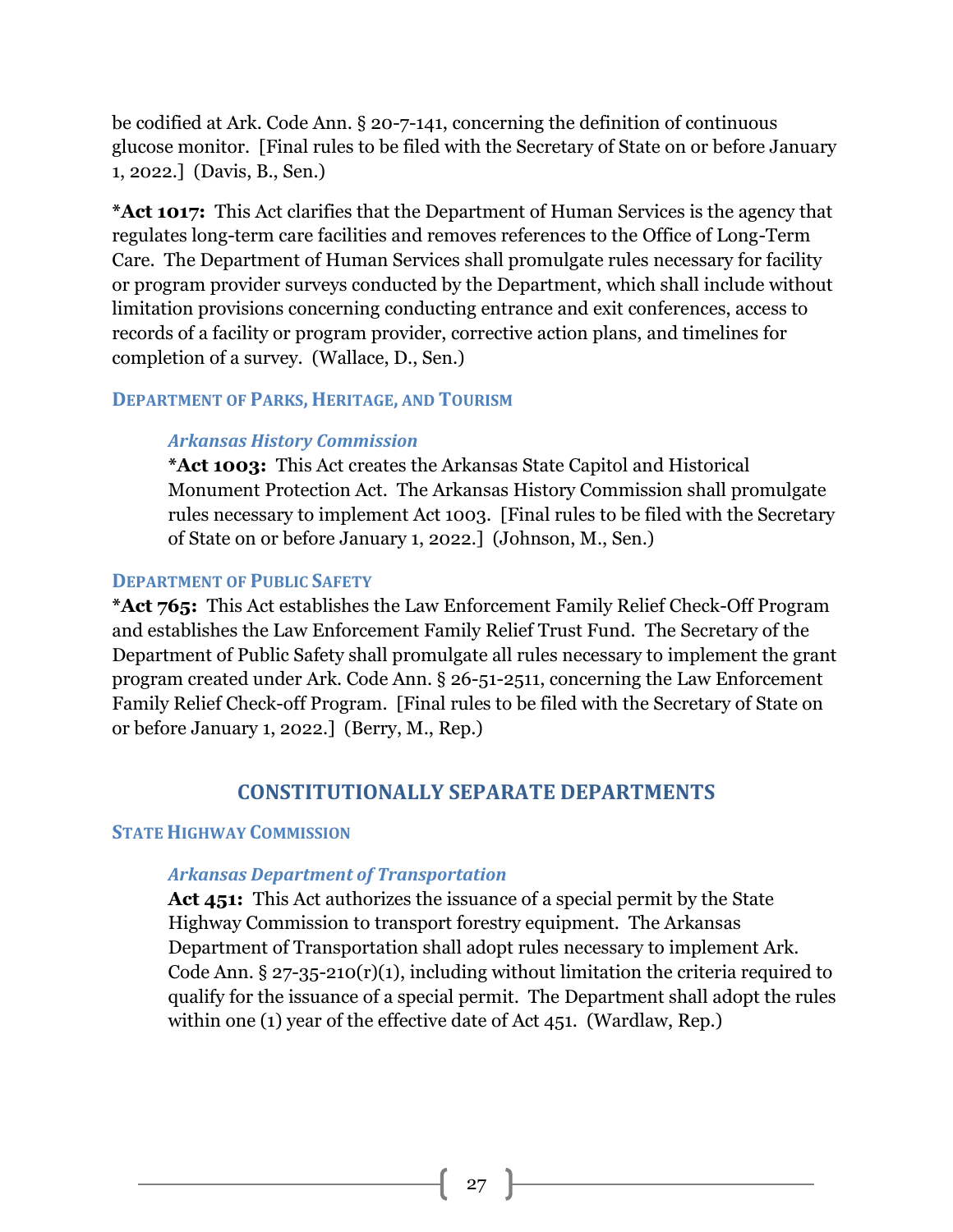# **GENERAL, AGENCY NOT SPECIFIED**

<span id="page-27-0"></span>**\*Act 711:** This Act defines and clarifies reciprocal service credit among the public employment retirement systems generally and amends the law concerning reciprocal service credit. The board of trustees of each reciprocal system<sup>6</sup> shall promulgate rules necessary to coordinate the retirement benefits of the reciprocal system with any other reciprocal system. (Warren, Rep.)

**Act 725:** This Act creates the Workforce Expansion Act of 2021. Appropriate state entities shall promulgate any necessary rules to implement Ark. Code Ann. § 4-25-110, concerning a fee waiver for certain individuals. Additionally, a licensing entity <sup>7</sup> shall promulgate any necessary rules to implement the Workforce Expansion Act of 2021. (Gilmore, Sen.)

Act 746: This Act authorizes occupational or professional licensure for certain individuals. All occupational or professional licensing entities shall promulgate rules necessary to implement Act 746, which provides that an occupational or professional licensing entity<sup>8</sup> shall grant an occupational or professional license under Ark. Code Ann. § 17-1-109 to an individual who fulfills the requirements to practice an occupation or profession in this state and is a person who holds a Federal Form I-766 United States Citizenship and Immigration Services-issued Employment Authorization Document,

 $\overline{a}$ 

 $6$  "Reciprocal system," defined in Ark. Code Ann.  $\S$  24-2-401(3), as amended by Act 545 of 2021,  $\S$  24, means the Arkansas Teacher Retirement System; the Arkansas State Highway Employees' Retirement System; the Arkansas Public Employees' Retirement System; the State Police Retirement System; the Arkansas Judicial Retirement System; an alternate retirement plan for a college, university, or the Division of Higher Education provided for under § 24-7-801 et seq., or a vocational-technical school or the Division of Career and Technical Education, the Adult Education Section of the Division of Workforce Services, the Division of Higher Education, and the Office of Skills Development, with respect to plans provided for under § 24-7-901 et seq.; or the Arkansas Local Police and Fire Retirement System.

<sup>7</sup> "Licensing entity," as used in the Workforce Expansion Act of 2021, "means an office, board, commission, department, council, bureau, or other agency of state government having authority to license, certify, register, permit, or otherwise authorize an individual to engage in a particular occupation or profession. 'Licensing entity' does not include a political subdivision of the state or any other local or regional governmental entity, including without limitation a city of the first class, a city of the second class, an incorporated town, or a county." Ark. Code Ann. § 17-4-103(2), as amended by Act 725 of 2021,  $§$  2.

<sup>8</sup> "Occupational or professional licensing entity," as used in Ark. Code Ann. § 17-1-109, "means an office, board, commission, department, council, bureau, or other agency of state government having authority to license, certify, register, permit, or otherwise authorize an individual to engage in a particular occupation or profession." Ark. Code Ann.  $\S 17-1-109(a)(2)$ , as amended by Act 746 of 2021,  $\S 1$ .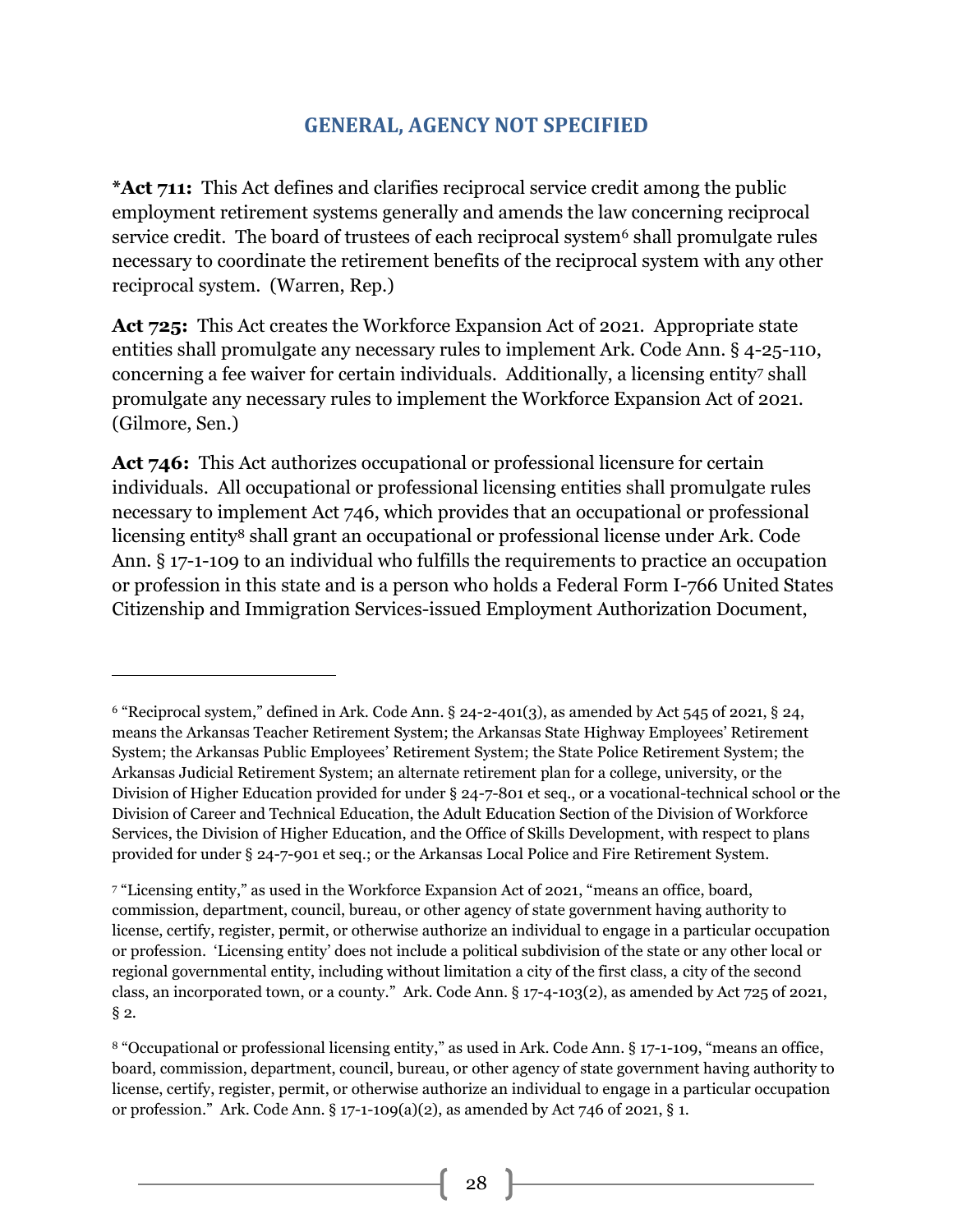known popularly as a "work permit." [Final rules to be filed with the Secretary of State on or before January 1, 2022.] (Penzo, Rep.)

**Act 811:** This Act creates the Earn and Learn Act and allows individuals to work and earn a paycheck while also fulfilling licensing requirements and gaining the skills to fill the needs of an expanding workforce. All licensing entities<sup>9</sup> as required under Act 811 shall promulgate rules necessary to implement Act 811. The Earn and Learn Act does not apply to a licensing entity that does not license individual workers for which there is an apprenticeship program established under 29 C.F.R. Part 29, as existing on March 1, 2021; a license that requires the educational equivalent of a bachelor's degree or higher; or a license issued by the State Board of Barber Examiners or the Department of Health regarding cosmetology. [Final rules to be filed with the Secretary of State on or before January 1, 2022] (Bryant, Rep.)

# <span id="page-28-1"></span><span id="page-28-0"></span>*SECTION III: ACTS REASSINGING RULEMAKING TO A DIFFERENT AGENCY OR ENTITY*

## **CABINET LEVEL DEPARTMENTS**

## <span id="page-28-2"></span>**DEPARTMENT OF AGRICULTURE**

 $\overline{a}$ 

**\*Act 418:** This Act creates a state meat inspection program, amends the Arkansas Meat and Meat Products Inspection Act, amends the Meat and Meat Products Certification Act, creates the State Meat Inspection Program Fund, and transfers authority over meat inspection to the Department of Agriculture. The Secretary of the Department of Agriculture shall promulgate rules and appoint qualified personnel as necessary to carry out the purposes or provisions of the Arkansas Meat and Meat Products Inspection Act. In addition, the Secretary of the Department of Agriculture shall promulgate rules that are necessary to carry out the purposes and provisions of the Meat and Meat Products Certification Act.10 (Vaught, Rep.)

**Act 901:** This Act amends the Arkansas Unpaved Roads Program Act, transfers duties to the Department of Agriculture, and authorizes the Department of Agriculture to promulgate rules and award grant funds. The Department of Agriculture shall promulgate rules to implement and administer the Arkansas Unpaved Roads Program

<sup>9</sup> "Licensing entity," as used in the Earn and Learn Act, "means an office, board, commission, department, council, bureau, or other agency of state government having authority to license, certify, register, permit, or otherwise authorize an individual to engage in a particular occupation or profession." Ark. Code Ann. § 17-4-103(3), as amended by Act 811 of 2021, § 1.

<sup>&</sup>lt;sup>10</sup> The duties outlined were previously the responsibility of the Secretary of the Department of Health.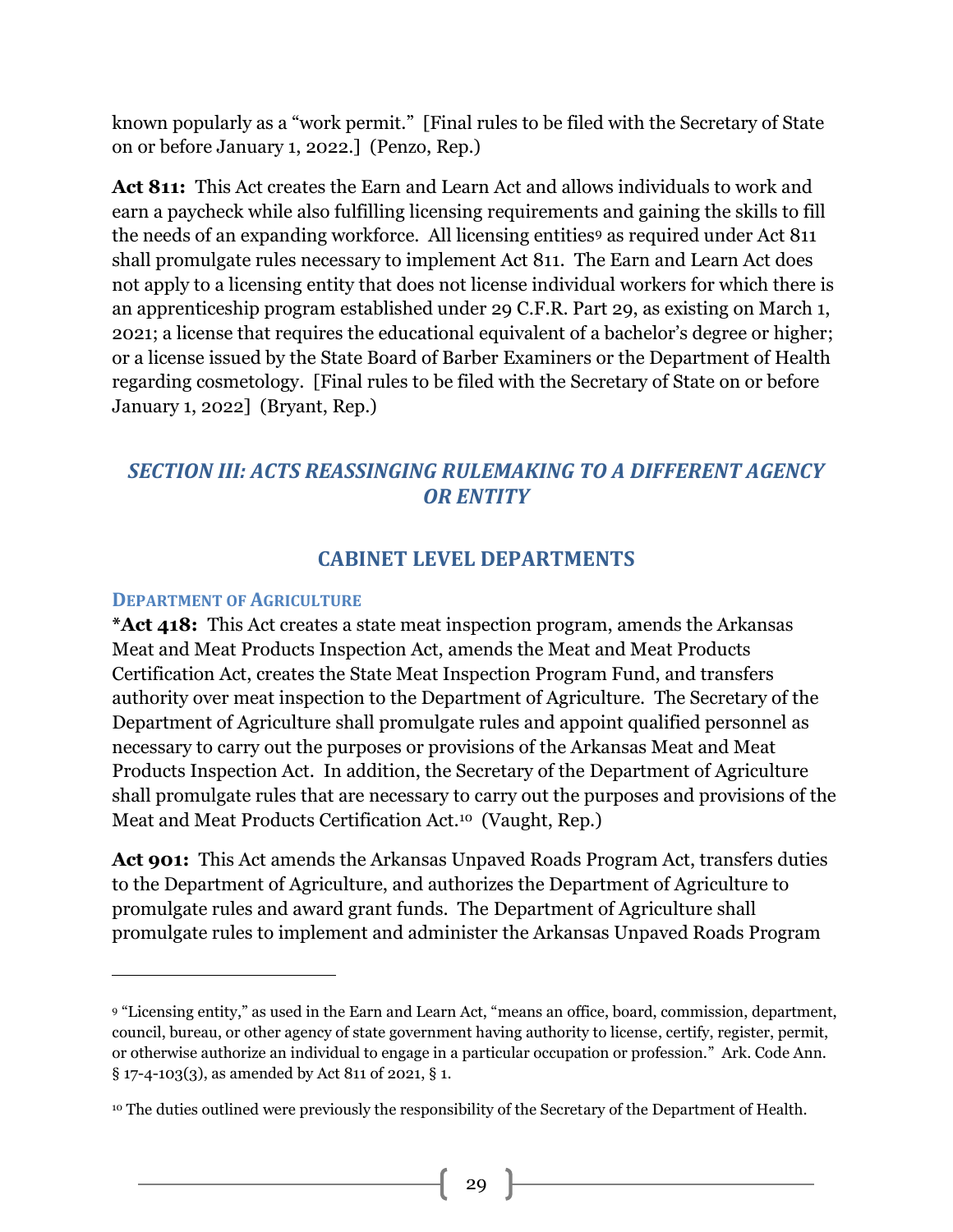Act, including without limitation rules regarding the application process, the creation and administration of an advisory committee to assist the Department in evaluating applications and making funding determinations, the disbursement of grant funds, the reporting required by counties that receive grant funds under the Arkansas Unpaved Roads Program Act, the evaluation and assessment of unpaved road projects approved for grants, the expenses that are eligible for grant funds, and the standards a county is required to meet in completing an unpaved road project.<sup>11</sup> (Irvin, Sen.)

#### <span id="page-29-1"></span><span id="page-29-0"></span>**DEPARTMENT OF COMMERCE**

#### *Division of Workforce Services*

**Act 770:** This Act makes an appropriation for personal services and operating expenses for the Department of Commerce – Division of Workforce Services for the fiscal year ending June 30, 2022. The Division of Workforce Services shall promulgate rules and regulations for the distribution of funds that become available for Adult Education in accordance with criteria to be determined by the Division.12 (Joint Budget Committee)

#### <span id="page-29-2"></span>**DEPARTMENT OF HUMAN SERVICES**

**\*Act 1017:** This Act clarifies that the Department of Human Services is the agency that regulates long-term care facilities and removes references to the Office of Long-Term Care. Rulemaking responsibilities throughout the Act are reassigned to the Department of Human Services. (Wallace, D., Sen.)

# <span id="page-29-4"></span><span id="page-29-3"></span>*SECTION IV: ACTS REQUIRING ACTION THAT COULD FALL WITHIN THE SCOPE OF RULEMAKING*

## **CABINET LEVEL DEPARTMENTS**

#### <span id="page-29-6"></span><span id="page-29-5"></span>**DEPARTMENT OF EDUCATION**

 $\overline{a}$ 

#### *Division of Elementary and Secondary Education*

**\*Act 1050:** This Act amends the law concerning the health and safety of public school students. The Division of Elementary and Secondary Education shall develop guidance and education for school nurses to train volunteer public school personnel as required under Ark. Code Ann. § 17-87-103(14), concerning the

<sup>&</sup>lt;sup>11</sup> The duties outlined were previously the responsibility of the Arkansas Natural Resources Commission.

<sup>12</sup> The duties outlined were previously the responsibility of the Career Education and Workforce Development Board.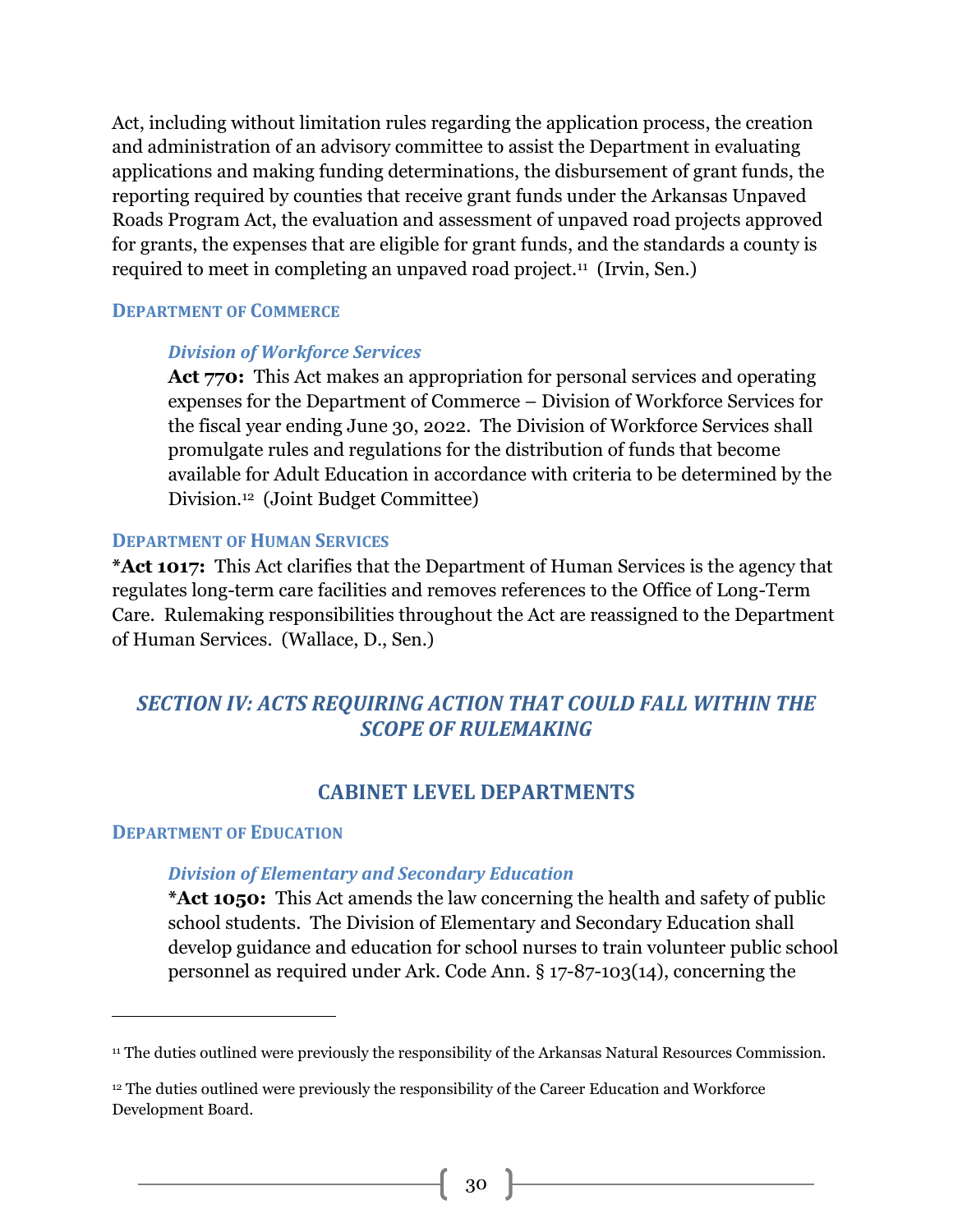administration of an emergency dose medication to a public school student with adrenal insufficiency by trained public school personnel. (Hester, Sen.)

**Act 1074:** This Act creates the Healthy Active Arkansas Schools Act. By the 2022-2023 school year, the Division of Elementary and Secondary Education shall, in consultation with the Department of Health, develop guidance for public schools and open-enrollment public charter schools to address the following priorities and require that the following priorities be included in the public school's or open-enrollment public charter school's health and wellness priority: physical and built environment, nutritional standards and access to healthy foods, physical education and activity, and breastfeeding practices, as applicable. (Bentley, Rep.)

#### <span id="page-30-0"></span>**DEPARTMENT OF HEALTH**

**Act 900:** This Act amends the Cosmetology Technical Advisory Committee to include members from the permanent and semipermanent cosmetic industry and the body art industry and establishes procedures for licensure and regulations of permanent cosmetics and semipermanent cosmetics procedures. With respect to body art, the Department of Health shall adopt a minimum curriculum for each area of body art training that shall be followed by all artist trainers, artists in training, and body art training facilities. Further, the Department shall develop standards to determine the maximum number of artists in training in a training facility at any time and the length of the program in hours and across a range of months. The Department shall also create and publish a list of critical items for closure of an establishment and shall list the prohibitions in Ark. Code Ann. § 17-26-611 as critical items for closure. Similarly, concerning permanent cosmetics and semipermanent cosmetics, the Department shall adopt a minimum curriculum for each area of permanent cosmetics and semipermanent cosmetics training that shall be followed by all sponsor educators, students, and institutions. The Department shall additionally develop standards to determine the maximum number of students in an institution at one (1) time and the length of the program in hours and across a range of months. The Department shall also create and publish a list of critical items for closure of an establishment. (Hammer, K., Sen.)

#### <span id="page-30-1"></span>*Arkansas State Board of Pharmacy*

**Act 408:** This Act amends the provisions of the Arkansas Code concerning the practice of pharmacy and authorizes pharmacists to provide access to and administration of oral contraceptives. The Arkansas State Board of Pharmacy shall adopt screening assessment procedures and questionnaires to be used by pharmacists throughout the state. (Pilkington, Rep.)

#### <span id="page-30-2"></span>**DEPARTMENT OF HUMAN SERVICES**

**Act 780:** This Act promotes integrity in welfare programs and amends the Medicaid eligibility verification system. Except when prohibited by federal law, the Department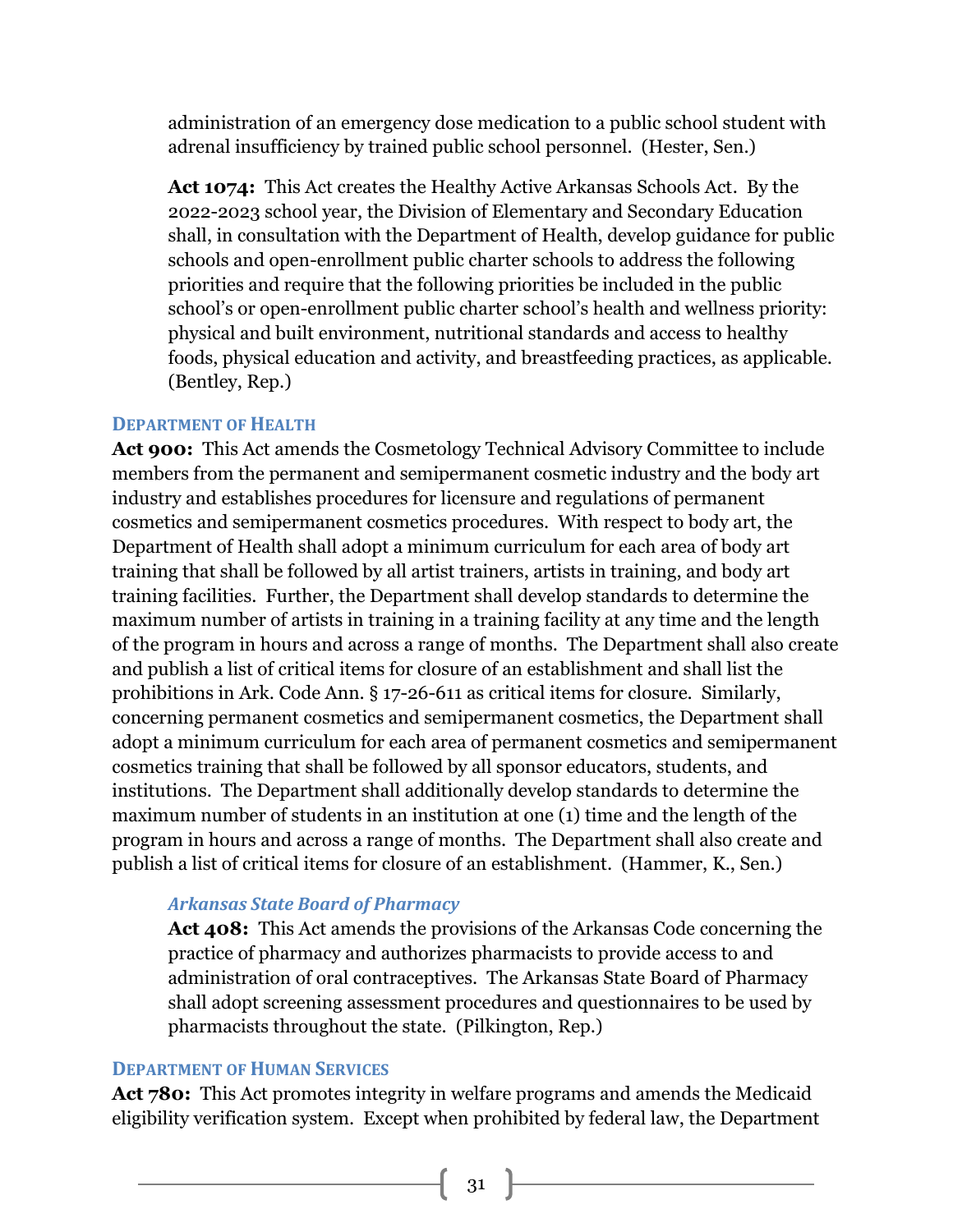of Human Services shall adopt the statutorily outlined procedures to verify eligibility for participation in the Supplemental Nutrition Assistance Program or for receipt of Supplemental Nutrition Assistance Program benefits. The Department shall further adopt, except when prohibited by federal law, the statutorily outlined procedures to verify Medicaid eligibility for participation in the Arkansas Medicaid Program or receipt of benefits in the Arkansas Medicaid Program. (Flippo, Sen.)

#### <span id="page-31-1"></span><span id="page-31-0"></span>**DEPARTMENT OF TRANSFORMATION AND SHARED SERVICES**

#### *Office of Personnel Management*

**Act 379:** This Act creates the Arkansas Public Service Internship Program, establishes extra help positions for the Arkansas Public Service Internship Program, and amends the law concerning the Department of Finance and Administration Internship Program. The Office of Personnel Management shall issue a policy establishing the Program and shall issue a policy for a state agency's use of a pool position authorized by Ark. Code Ann.  $\S 21$ -5-225(d)(1). The Office shall further develop a curriculum and activities to introduce graduate students and undergraduate students participating in the Program to the responsibilities and operations of all cabinet-level departments and branches of state government. (Wallace, D., Sen.)

## **INDEPENDENT NON-CABINET LEVEL DEPARTMENTS**

#### <span id="page-31-3"></span><span id="page-31-2"></span>**STATE BOARD OF FINANCE**

**Act 1004:** This Act abolishes the State and Public School Life and Health Insurance Board, transfers the duties of the State and Public School Life and Health Insurance Program to the State Board of Finance, amends the duties of the State Board of Finance, and amends the state entities transferred to the Department of Transformation and Shared Services. It is the purpose of Arkansas Code Title 21, Chapter 5, Subchapter 4, to direct the State Board of Finance to develop the policies, guidance, and directives to the State and Public School Life and Health Insurance Program and to select and offer life and health insurance plan options under the Program to participants. (Hickey, Sen.)

# **GENERAL, AGENCY NOT SPECIFIED**

<span id="page-31-4"></span>**\*Act 711:** This Act defines and clarifies reciprocal service credit among the public employment retirement systems generally and amends the law concerning reciprocal service credit. In accordance with the law applicable to a retirement system, the board of trustees of each retirement system shall establish the eligibility requirements for a member to receive a monthly retirement benefit or deferred retirement option plan, if